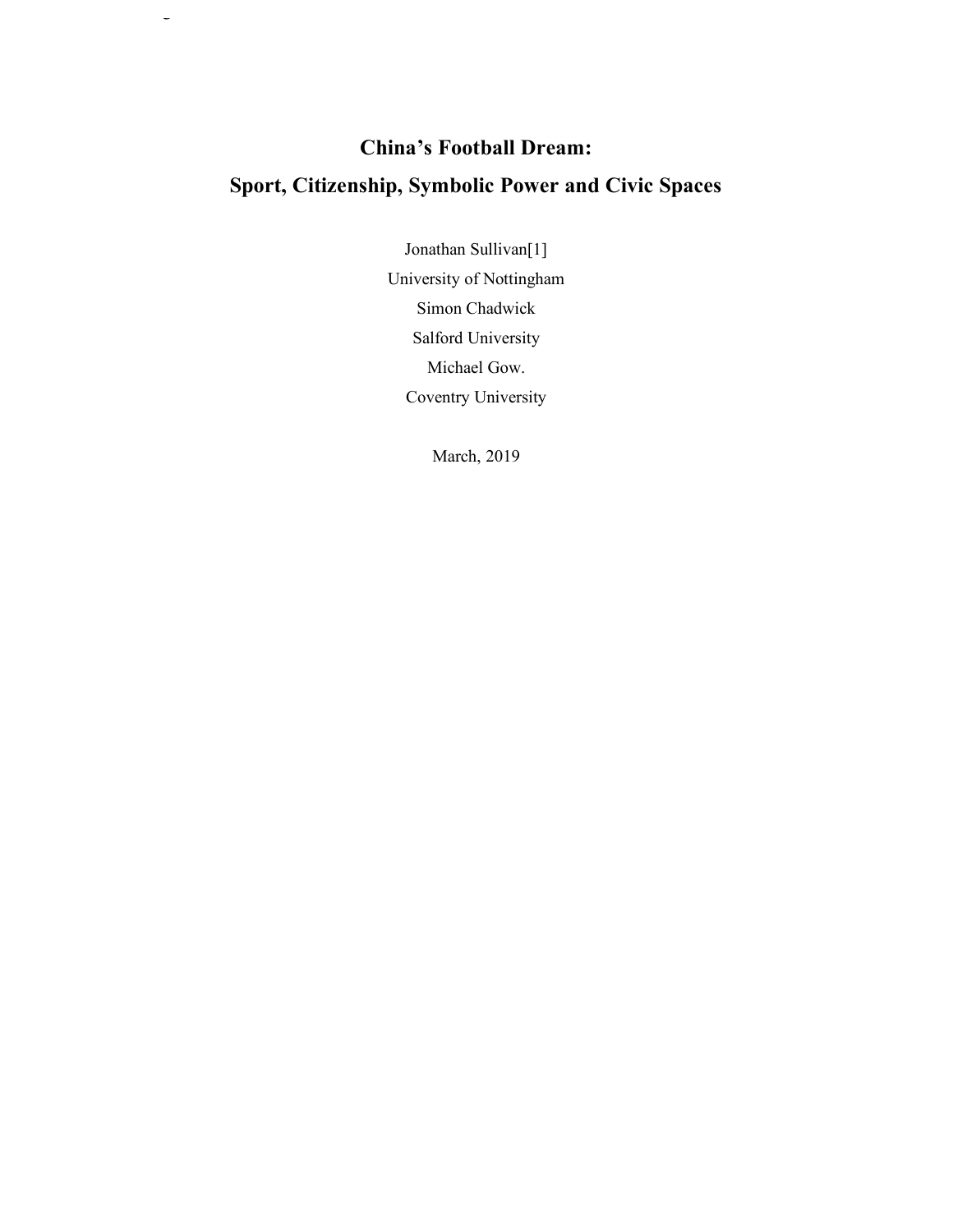#### **Abstract**

This article examines the mobilization of football in relation to Chinese state building projects. Pierre Bourdieu's concept of 'symbolic power' is applied to frame policy analysis of China's 2016-2050 National Football Plan and narrative analysis of developments within China's rapidly expanding football sector. The extensive mobilization of national, provincial and local government institutions forms spaces for civic participation in state-building projects through direct participation in football. These civic spaces allow for active citizenship engagement with state projects and for expressions of consensus and participation with the Chinese Dream while also limiting potential for competing cultural movements to emerge. This paper argues that such developments are driven primarily for socio-political objectives with the aim of fostering shared notions of citizenship through the medium of sport.

Keywords: China, football, sport, state building, symbolic power, Bourdieu

[1] Corresponding author: jonathan.sullivan@nottingham.ac.uk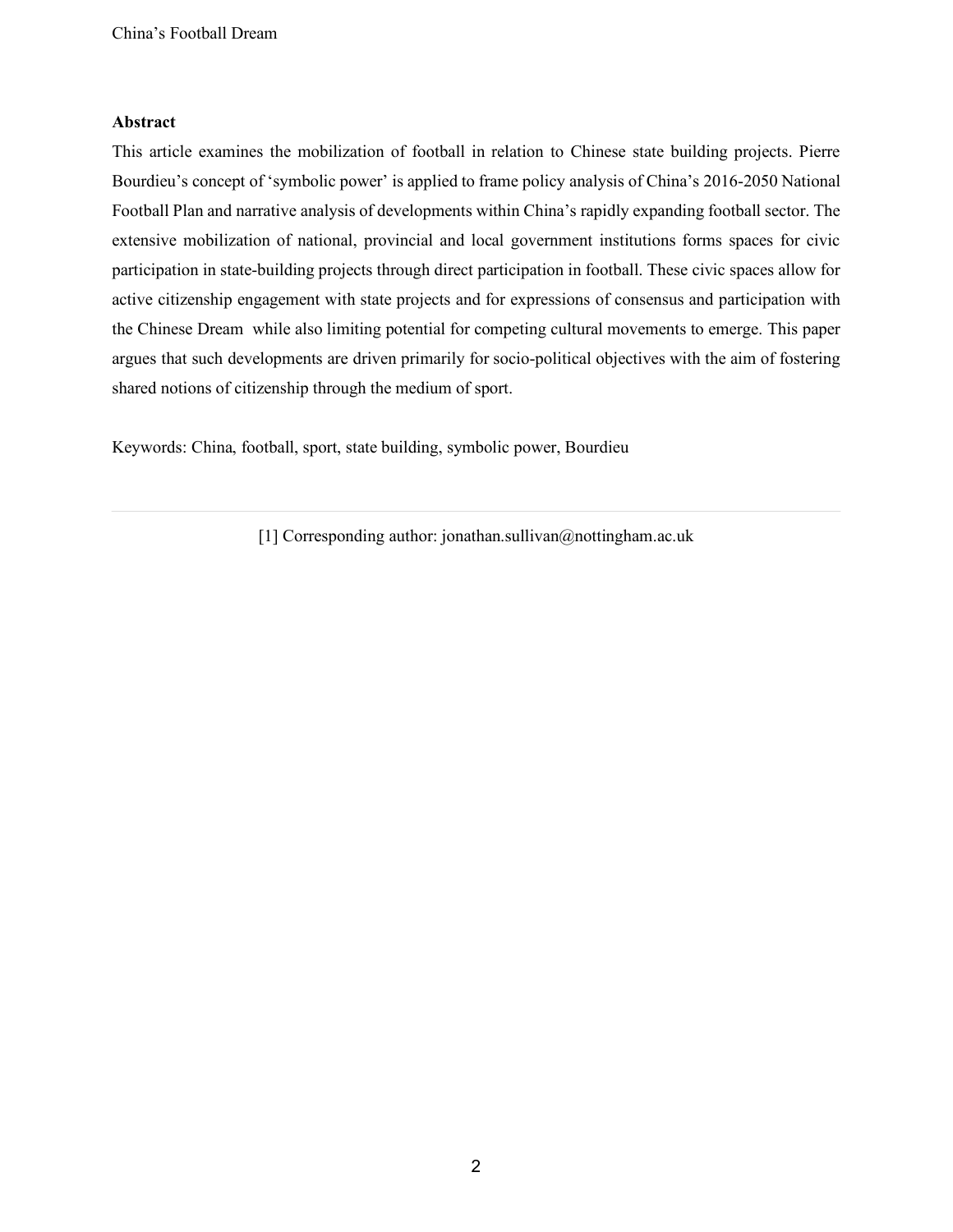## **Introduction**

The transformation of Chinese football under the aegis of Xi Jinping's "Chinese Football Dream" (中国足球梦) illuminates the party-state's domestic aspirations and modus operandi. The latest iteration in a long line of football reform plans is being used by the Chinese Communist Party (CCP) and government of the People's Republic of China (PRC) as a tool to serve broad economic and socio-political ends, including promoting health, well-being and active lifestyles, generating feelings of national unity and pride, stimulating middle-class consumption, inculcating social cohesion, encouraging patriotic citizenship and forging a shared national identity. The utility of the sport as a vehicle explains why the Chinese leadership has invested significant financial and reputational capital in the top-down direction of football development. Yet, the competing motives of diverse organizations, institutions, private commercial actors involved in the execution of a transformative reform program, and the agency of individual citizens, whether football fans, players or consumers, mean the state cannot simply will a successful football industry and culture into existence. There is an articulation between the needs of the state and the public and private institutions that respond and contribute to state projects to advance their own interests. Studying this articulation, through the specific case of football reform reveals the complexities of policymaking and politics in contemporary China. In their application of Appadurai's (1996) work on cultural economy, Yu et al. examine how the coalescing of people, finance, images and ideology create "football-scapes" imbued with "new systems of meaning, power, capital, and consumer identities from which the state, and sport therein, are articulated" (2017: 4). Yu et al. (2017) is a compelling study of the role of football in China's engagement with cultural globalization. Building on this pioneering work we explore a further, more explicitly political dimension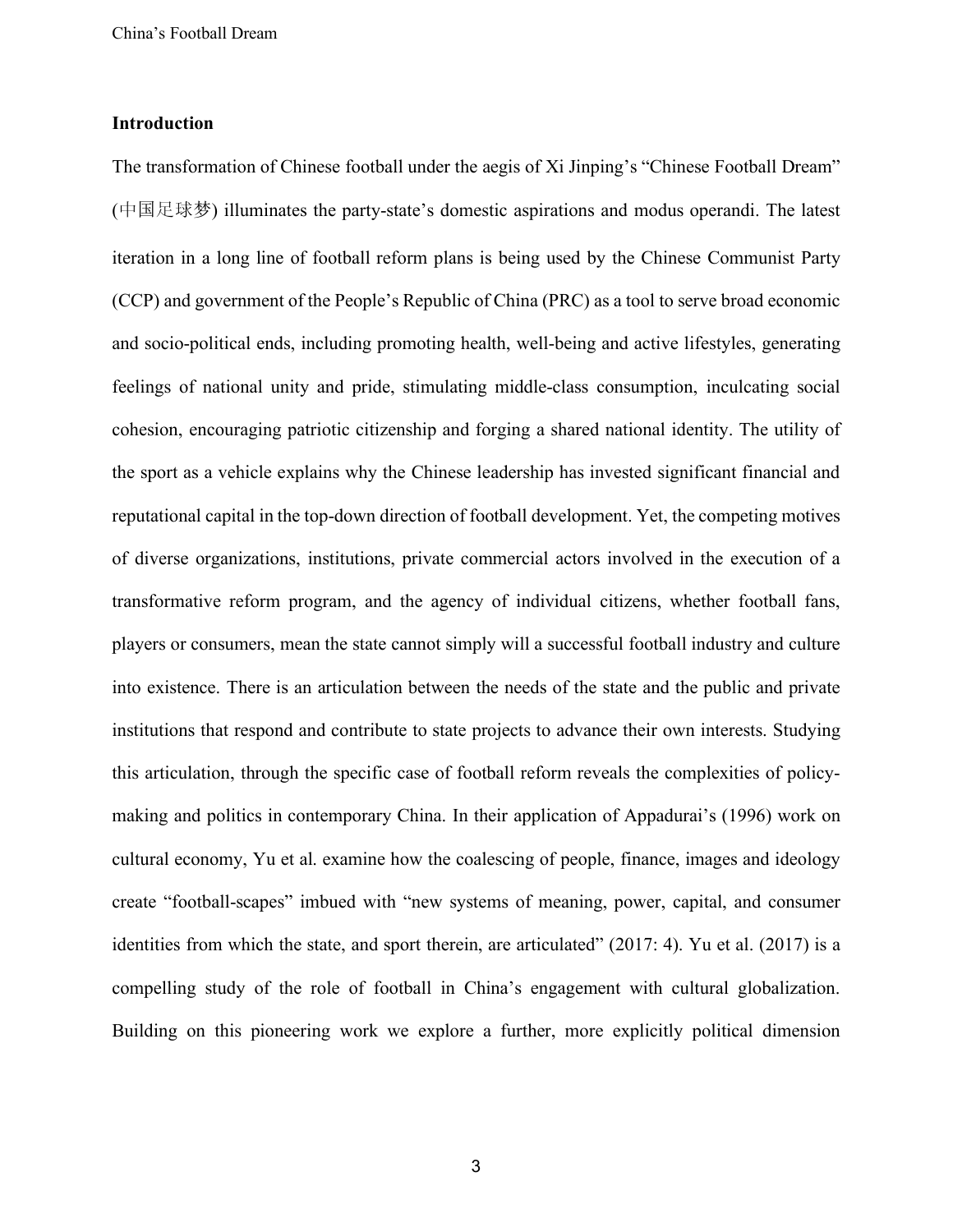implicated in Chinese sport, namely the relationship between football and state-building, national identity and citizenship.

 China's engagement with football is complicated by its evolving status, first as a Communist country and subsequently as a reforming socialist economy, a rapidly modernizing country and an authoritarian regime. There are similarities (and legacies) between China's organization of sport during the Mao era and other Communist countries, notably the Soviet Union (Edelman, 1993; Riordan, 2007), and patriotism and propaganda are a feature of numerous Communist regimes' treatment of sport, like North Korea (Lee & Bairner, 2009). However, reform-era developments in Chinese football have relatively little in common with post-Soviet states, where chaotic professionalization led to endemic corruption and the emasculation of domestic football structures (Molnar, 2007). Football in China is not an incubator of violent nationalism or ethnic conflict as it has been in other reforming socialist nations (Mills, 2009). Neither has football become a site for anti-state mobilization as it has in other developing nations like Brazil, despite sharing similar social conditions such as inequality and corruption (Goldblatt, 2014). Other authoritarian regimes have sought "soft power" gains through association with football, particularly countries in the Gulf (Thani & Heenan, 2017), and many countries, including advanced economies in the west, have adopted policies to promote sport to tackle health issues and deliver elite sporting success (Grix & Carmichael, 2012). Other nations, notably Japan and the US, have launched new football leagues and invested heavily in the recruitment of foreign expertise (Collins, 2006; Horne, 1999). Football in Europe and elsewhere is similarly no stranger to the involvement of political figures and the business-football-politics nexus embodied by individuals like Silvio Berlusconi and Roman Abramovich (Doidge, 2015). While individual aspects of China's football experience have corollaries elsewhere, taken as a whole its experience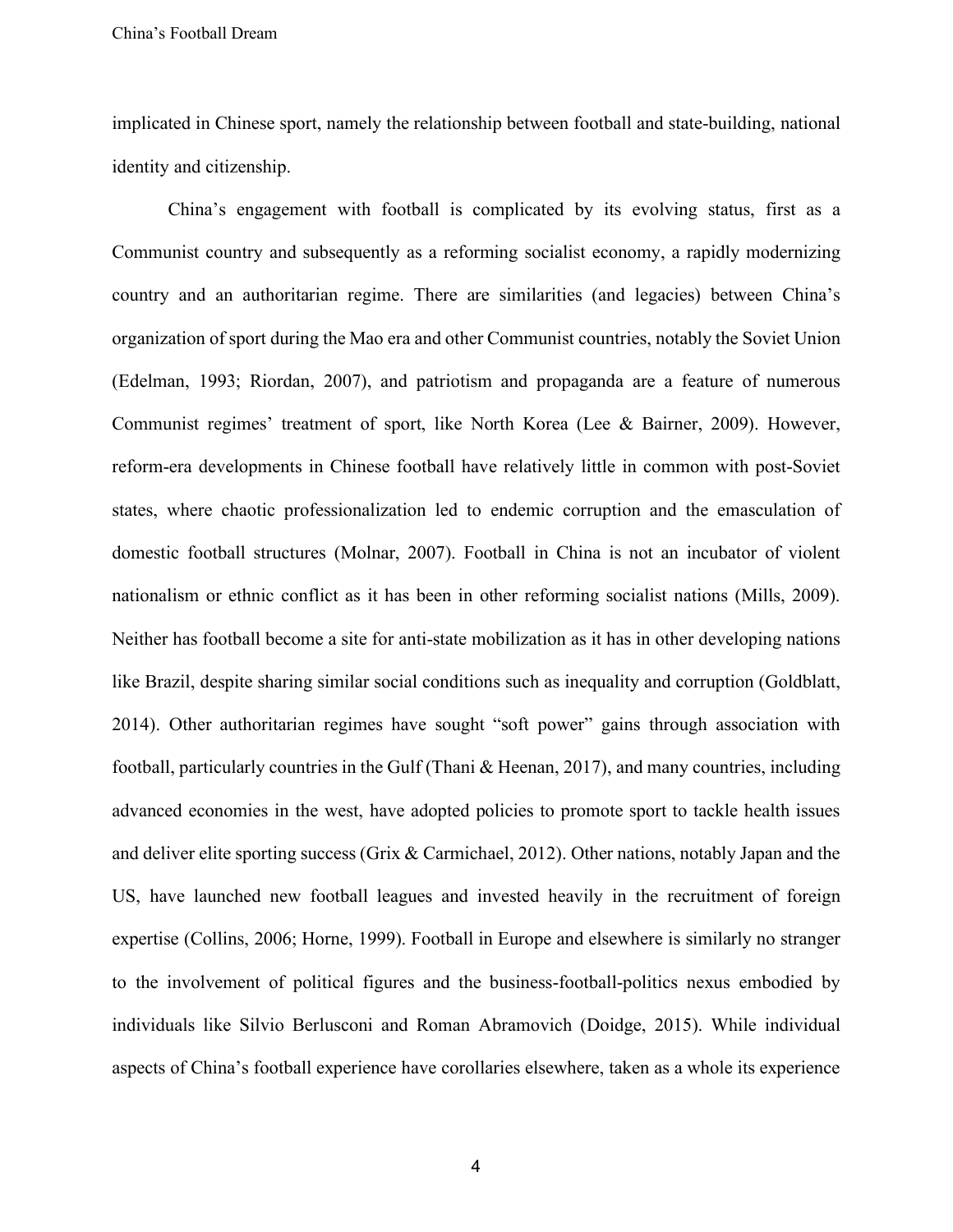is distinct from other nations. To anchor our analysis, therefore, we use the concept of symbolic power, a lens that helps us make sense of the totality of the Chinese approach to football by treating it as a "field-spanning" socio-cultural and politico-economic sphere. The article proceeds in three stages. We first present an overview of the role of football and sport through the history of the PRC, before analyzing current practices manifest in multiple policy documents and accompanying discourses and praxis that underpin China's hybrid state-corporatist approach to football.

# **From Sport to Citizenship**

The symbolic resonance of football in China goes beyond the appreciation of sport. At the domestic level, it is implicated in China's ongoing pursuit of modernity, the Party-state's narrative of national development and, ultimately, regime legitimacy. Such linkages are longstanding. Sport during the Mao era was highly politicized, as it was in other Communist nations. Sporting prowess, especially demonstrations of supremacy over other nations, was conceived as "a manifestation of ideological supremacy" (Dong & Mangan, 2001: 82). From the founding of the PRC, football was "a symbol of modernity; a talisman of topicality; a statement of intent" (Dong & Mangan, 2001: 79) The leadership of the new Communist state held the ambition for China to become a footballing power, a position the predecessor Republic of China regime briefly occupied in Asia during the 1920s. A centralized elite sports system was incorporated into the planned economy by the mid-1950s, but suffered substantial disruption during the catastrophic Great Leap Forward and Cultural Revolution. Upon adopting "opening and reform" as its mantra after Mao's death, China reengaged with international sport and began the gradual and experimental process of dismantling the centrally administered football system. Newly enriched, but still desirous of validation (Deng, 2008), the contemporary party-state has reanimated football as a vehicle for its nation building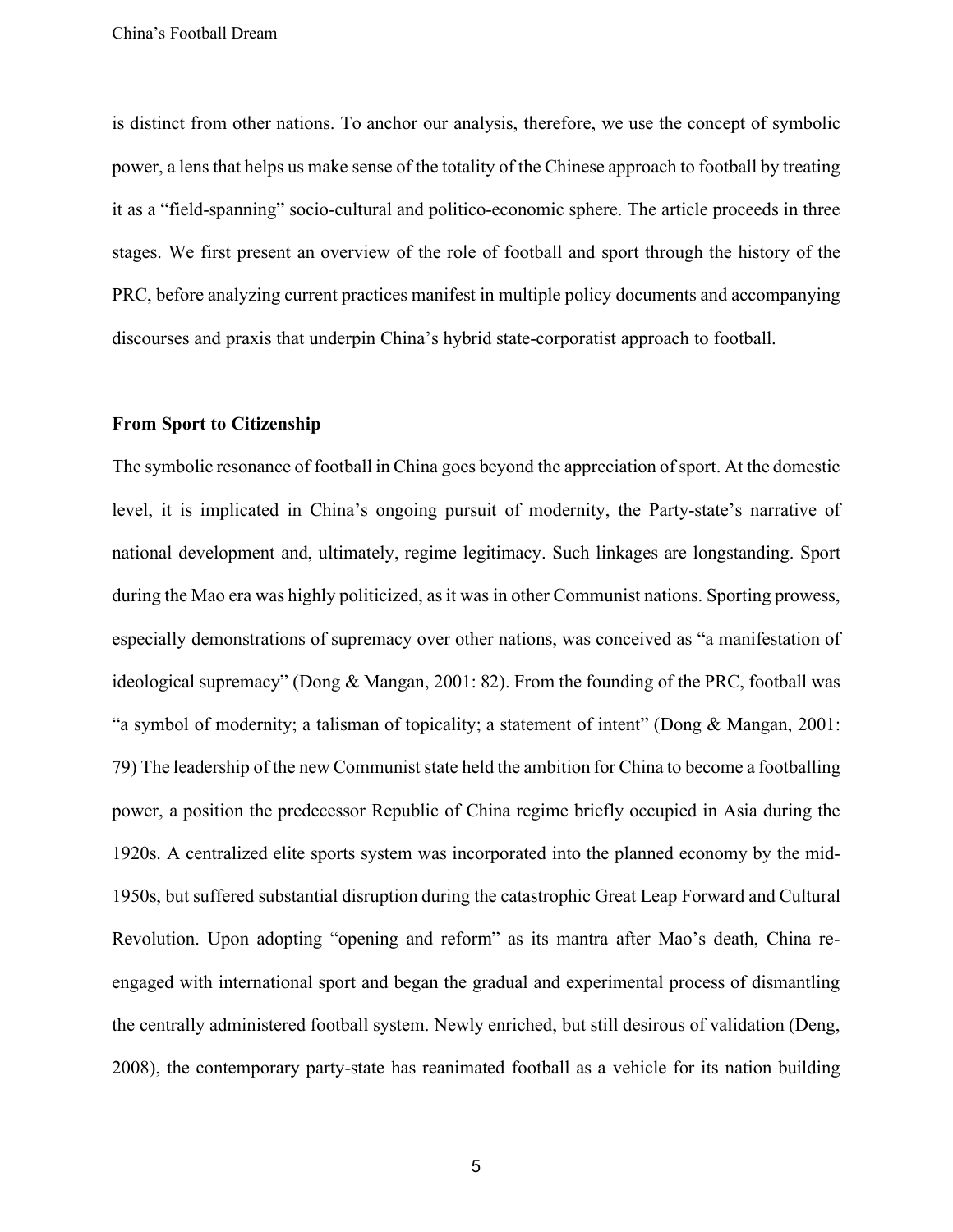projects. The current iteration, launched in 2014, falls under the aegis of the Chinese Dream (中 国梦) and Core Socialist Values (社会主义核心价值观) (Gow, 2017), defining components of Xi's national development and citizenship discourses that were incorporated into the PRC Constitution at the 13th National People's Congress in March 2018 (Lu, 2018). With ambitions to play an expanded global leadership role and accelerated efforts to recalibrate the manufacturingled model that facilitated economic take-off, China has entered a "New Era of Socialism with Chinese Characteristics" (新时代中国特色社会主义) (Peters, 2017). Codified at the 19<sup>th</sup> Party Congress in November 2017, the New Era is set to be the motif for the foreseeable future now that state and party term-limits have been formally removed, allowing Xi Jinping to remain in power beyond his originally allotted two five-year terms (Bader, 2018). A flourishing domestic football industry, combined with internationally competitive performance have a role to play in the New Era through promotion of domestic consumption, civic participation, cultural engagement and national pride. Like other national level projects, development of the football sector must proceed in a manner deemed acceptable to the increasingly proscriptive Chinese authorities under Xi's centralized leadership. One circumscription applicable to national sport policy relates to the contribution it makes to the formation of state-approved notions of Chinese national identity and the delineation of citizenship. For guidance on how to approach this development we turn to the social theorist Pierre Bourdieu.

#### **Symbolic Power and Stratification: Appropriating Bourdieu**

The utility of Bourdieu's theorizing with regard to China lies in the concepts of symbolic power and symbolic violence, which are useful lenses to frame the top-down creation of cultural industries, the emergence of consumer culture, and the superior-subordinate relationship between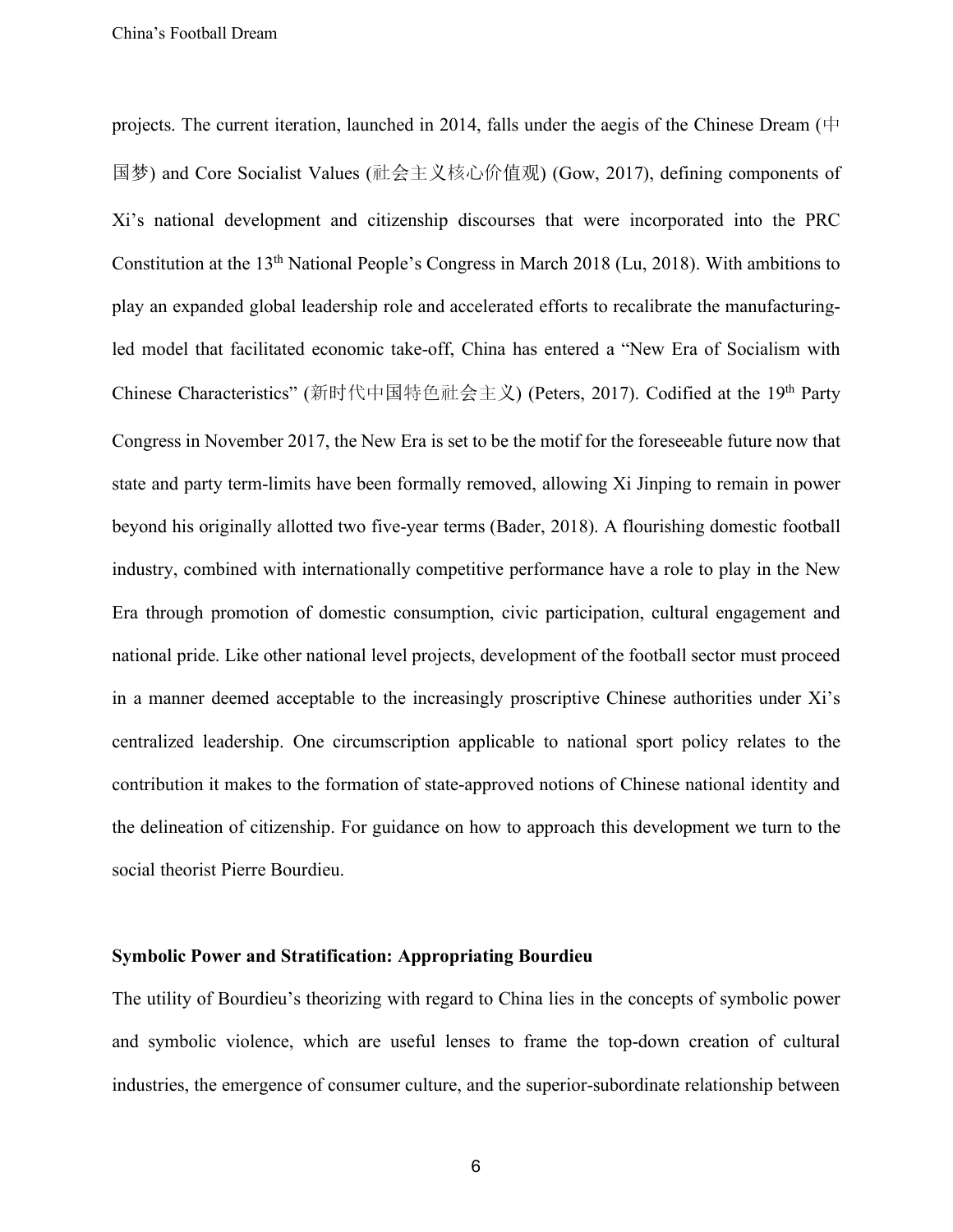the state and the private sector. Specifically, Bourdieu's concepts allow us to consider the impact of these factors on state-led stratification in contemporary China, and post-socialist contexts more broadly, which serves to define and determine the parameters of citizenship. Calhoun (2006) argues that Bourdieu's work is situated in the sociology of development, beginning with his earliest studies of the Kabyle in Algeria whereby French colonialism sought to incorporate Algeria into its own sphere of capitalist relations. In doing so, French colonialists essentially stratified the Algerian context, producing and reproducing inequalities which served to define and delimit social groups and, ultimately, include or exclude them from society. It is this process, whereby the state exercises a monopoly over "symbolic power" to determine the characteristics of acceptable and legitimate citizenship, which we aim to explore in relation to China.

A key aspect of China's post-socialist context is the pragmatic inter-marriage of state industrial strategy and market forces – a union of political authoritarianism with economic reforms. The resulting and continuing emergence of Chinese consumer culture provides an arena that cannot be effectively explored without the introduction of critical theories of capitalism. In this regard, there is a tacit recognition which needs to be made explicit, that critical and social theory are not only suitable but increasingly essential in the analysis of contemporary China to aid exploration of the complex dynamics of state power and state legitimacy, the nuanced interplay between the state and private sector, and the role of consumerism and cultural industries as arenas for performing citizenship and securing state legitimacy.

Symbolic power is a defining component in Bourdieu's political sociology and examination of state legitimacy. Bourdieu's notion of power is a combination of physical violence exercised through the repressive state apparatus of political society, and symbolic violence, realized through the ideological state apparatus of civil society (Burawoy, 2015). Symbolic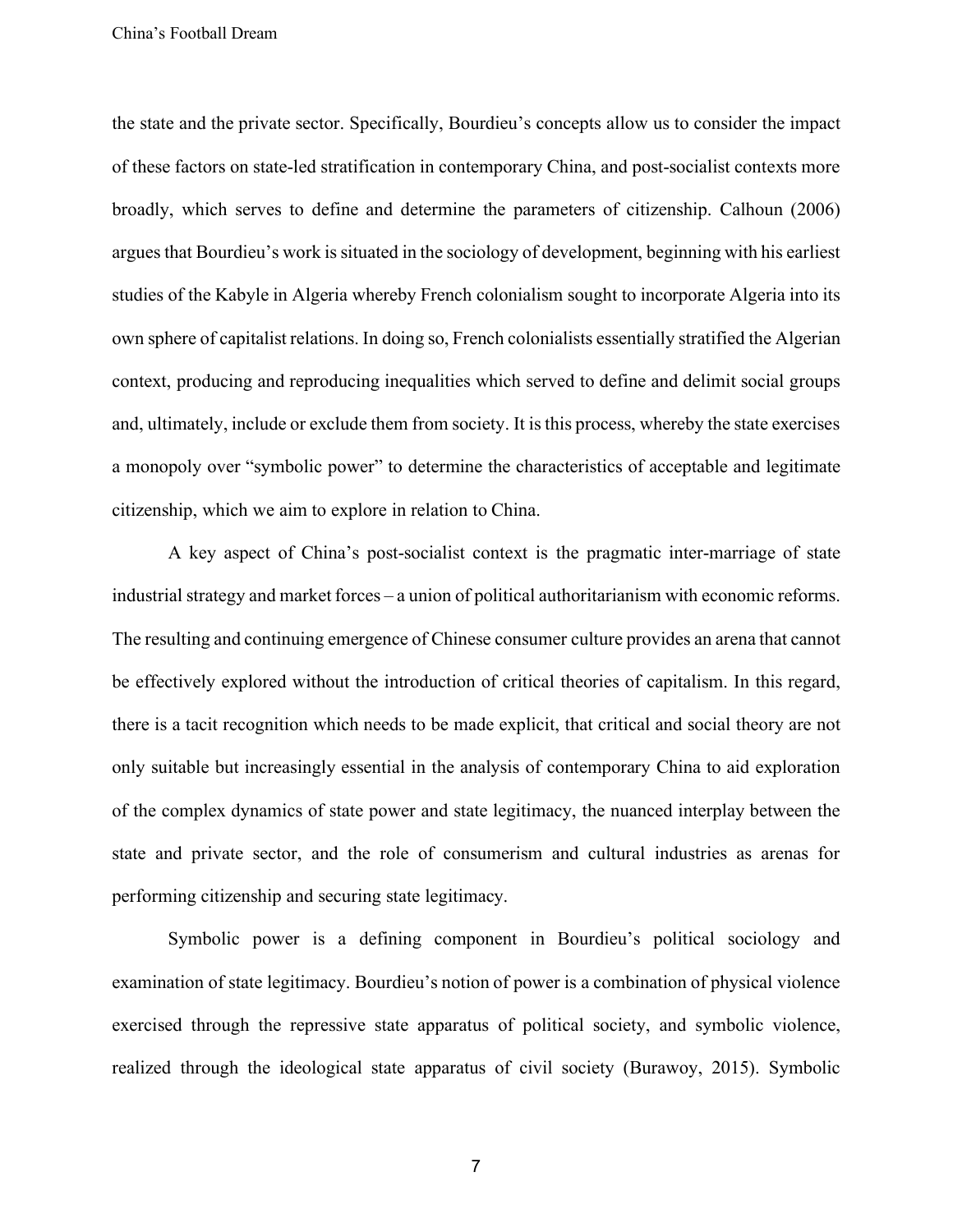domination is "a particularly insidious form of violence", being both *everywhere* and *nowhere*, as "we fail to recognize its very existence" (Schubert, 2008). In developing this concept, Bourdieu emphasizes the characteristic of misrecognition, whereby symbolic power normalizes hierarchical power relations, rendering the dominated incapable of questioning the prevailing order (Jung, 2004). It plays a subtle but influential role in legitimizing hierarchies through a process of establishing "evaluative standards by which to measure identity and position," including gender, race, ethnicity and class (D. L. Swartz, 2013). For Bourdieu, the essence of symbolic power is "the capacity to create worlds through the consecration or revelation of social groups" (Bourdieu, 1989). This ability to delimit groups constitutes an exhibition of symbolic power, creating a perceived hierarchy and conferring legitimacy on the state via the widespread recognition and consequent acceptance of the ruling elite's world view. Applied to the specific context of football development in China, the utility of Bourdieu's conceptual lens is to elucidate how emerging cultural industries facilitate the creation of citizens and the stratification of society through processes of "consecration and revelation" (Ho & Fung, 2016). Contemporary China provides a fertile context to explore state-building through the effective operationalization of symbolic power in both the domestic (the focus of this article) and international contexts (Cheng, 2017; Vangeli, 2018; Zhang, 2018). The Chinese state, broadly defined as the government of the PRC under the direction and leadership of the CCP, controls a sophisticated repressive apparatus and dominates the ideological sphere including the media, internet and education system. The Chinese state monopolizes symbolic power, determining the forms of symbolic capital which can be bestowed on (or withdrawn from) agents across all sectors of society. A reservoir of symbolic capital is available to organizations and individuals that participate in state ordained projects. In the case of football, the project entails the creation of a quasi-cultural industry, realized through the mobilization of national, provincial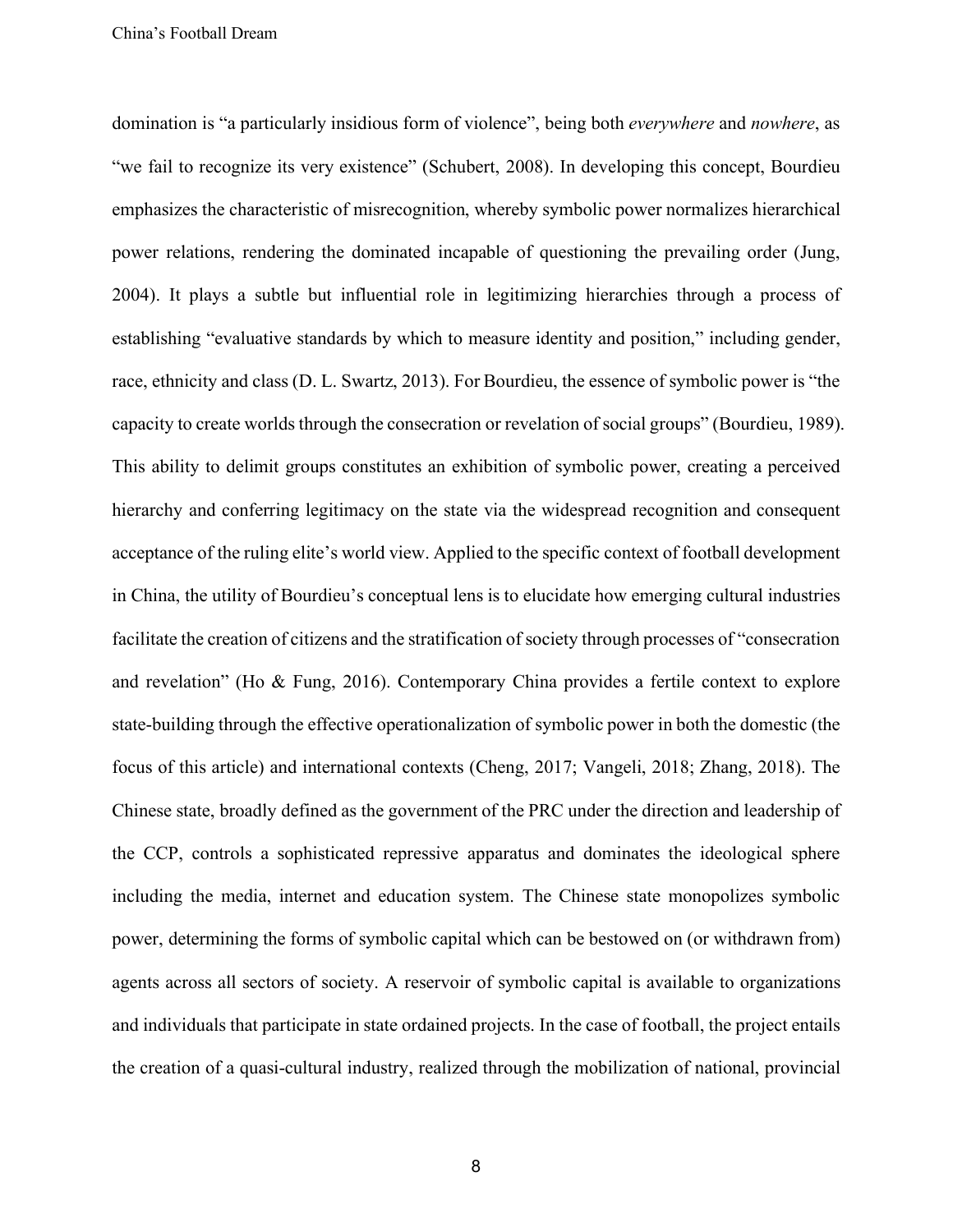and local governments, and the extensive contribution of the private sector. More than pure economic activity, the cultural industries are particularly potent incubators of symbolic power and the distribution of symbolic capital, and in the work of Bourdieu, Adorno and other critical scholars, associated with the ultimate disempowerment of citizens vis-a-vis the state (Susen, 2011).

## **Sport and State-Building in the reform era**

Sport has played a significant role in state efforts to build consensus and enhance perceptions of legitimacy in the PRC. Deng Xiaoping's decision to "open to the world" (对外开放), combined with rapid economic progress in the post-1978 reform era, incentivised and enabled China's hosting of multiple international sporting events. The Chinese leadership has been explicit about the connection between hosting, performing well on the international sporting stage and burnishing regime-supportive feelings of national pride (Xu, 2009). A succession of events was used to signal China's re-joining international society after the self-imposed isolation of the Mao years and diplomatic exile that followed the bloody denouement of the Democracy Spring movement in and around Tiananmen Square in June 1989. Beijing and Shenzhen hosted the Summer Universiade (2001, 2011), Shanghai, Macao, Hong Kong and Tianjin convened the East Asian Games (1993, 2005, 2009 and 2013), and the Asian Games were held in Beijing and Guangzhou (1990, 2010). The major prize was the Olympic Games held in Beijing in 2008. The state capitalized on the first global mega-event to be held in post-reform China as an opportunity to demonstrate the country's progress, to generate respect internationally and instil pride domestically. The Beijing Games, underwritten by a \$45 billion state investment in infrastructure, security and decade-long strategic targeting of high-yield sports that led to China's dominance of the medal table, were suffused with symbolism propagated through constant media narratives. Disruptions to the international torch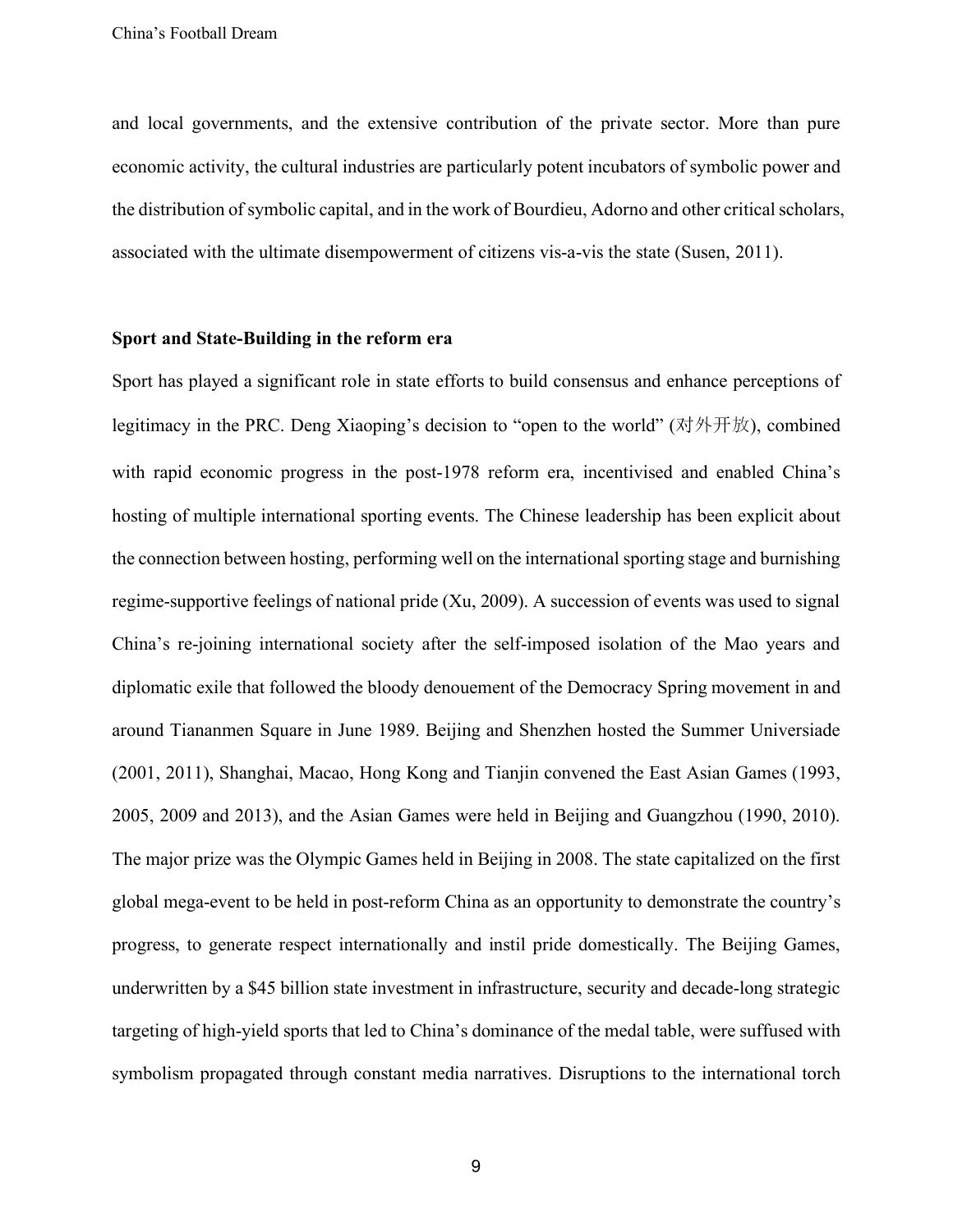relay by human rights organizations and Free Tibet activists prompted waves of patriotic indignation. The disruptions to the relay in Paris led to a widespread boycott of French supermarket chain Carrefour (BBC, 2008; Jacobs, 2008). Notwithstanding Western criticism over heavy handed urban redevelopment and restrictions on free speech, which in any case were censored in the Chinese media (Economy & Segal, 2008), the Games' significantly burnished the national pride narrative central to the patriotic education curriculum adopted after Tiananmen (Price  $\&$ Dayan, 2009). The spectacular architecture at the Olympic Park, director Zhang Yimou's stunning opening ceremony invoking the glories of Chinese culture and PRC athletes' sporting superiority made significant contributions to the Chinese national imaginary. These successes were particularly resonant at a time when the nation was reeling from a devastating earthquake that killed more than 80 thousand people. The fact that many of the victims were children who died in collapsed schools due to corrupt officials siphoning construction funds, was heavily censored. Against the backdrop of the Wenchuan earthquake, the flawless Olympics conferred legitimacy on the state through the symbolic realization of national objectives, while simultaneously rewarding participating individuals, institutions and organizations with symbolic capital. Flushed with this success, soon after the Olympics the state's attention turned to back to football, long conceived as a symbolic power resource that had gone untapped.

#### **Football in the Post-Reform Era**

In 2009, in the afterglow of the Beijing Games, Hu Jintao declared China's intention to advance "from a major sports country to a world sports power" (Tan, 2015). At a subsequent planning meeting, Liu Yandong (China Daily, 2018) made the case for the special role of Chinese football in "constructing an overall world sports power, satisfying the spiritual and cultural demands of the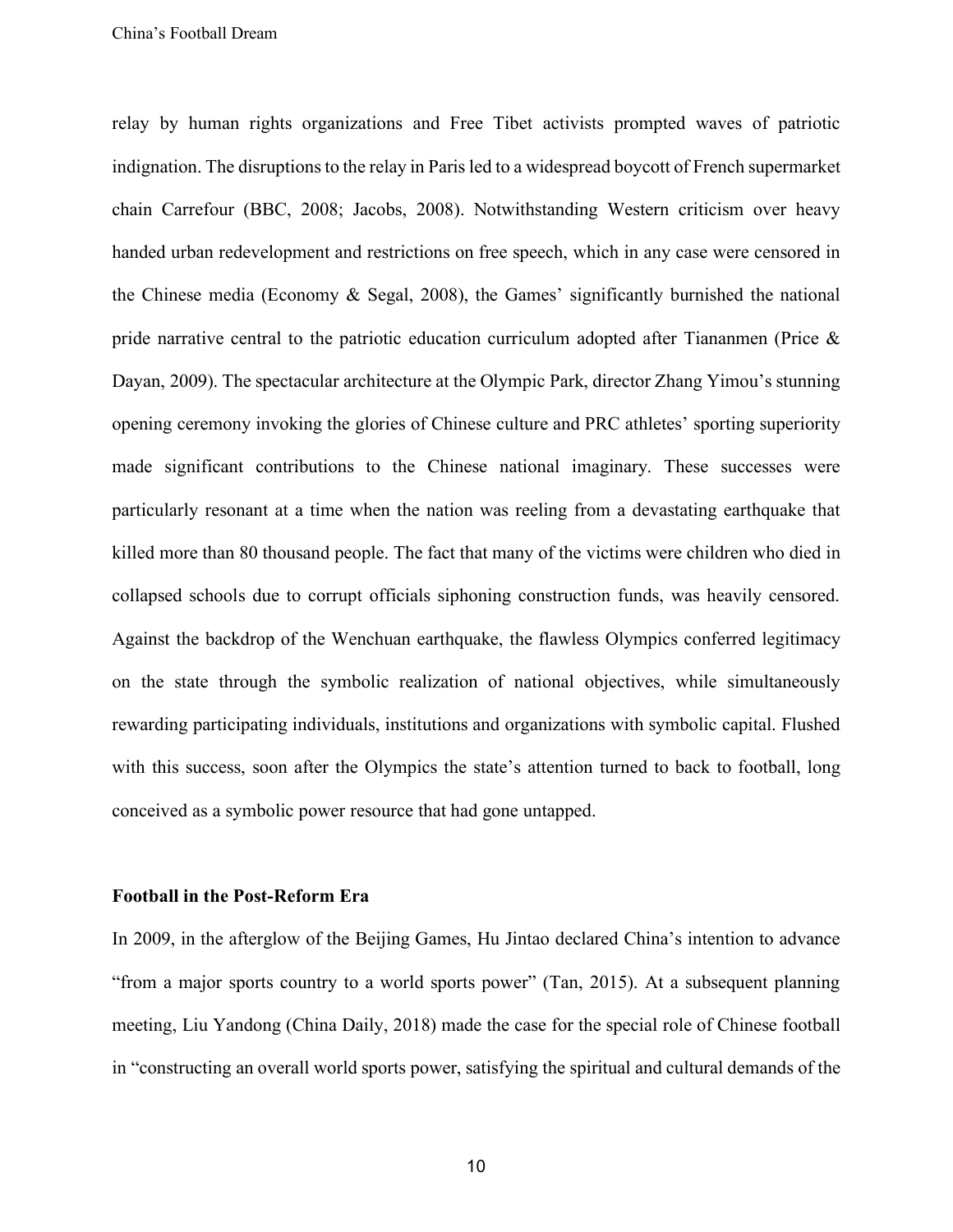people and enhancing China's soft power" (Tan, Huang, Bairner, & Chen, 2016). While China is not widely seen as a "football nation" outside the country, the sport has long had a special resonance for Chinese people because it is widely perceived as the world's game and successful participation as a marker of national status. China's lacklustre performance in football competition "taps into deep Chinese insecurities that, no matter what great leaps the country has made or grudging deference it has earned through economic or military might, China remains an inferior power" (Wan, 2015). While the women's side won the Asian Cup in 1997 and finished second at the World Cup two years later, the men's national representative teams have been a source of national angst, with losses sometimes provoking serious rioting (Bridges, 2008). Dominance of the now defunct Far Eastern Games, when the Republic of China won nine titles between 1915 and 1934, has never been replicated by the PRC. The men's national team has qualified twice for the Olympics (1988, 2008) and participated in a single World Cup (2002), failing to win a match and scoring a solitary goal in nine matches. Routine failure to qualify for international tournaments is compounded by periodic humiliations, such as the "615 Massacre" (a 5:1 loss to Thailand in 2015) and the "519 incident" (a defeat to Hong Kong that prevented China's advance in the qualifying tournament for the 1986 World Cup). Poor performance has created public pressure on the football authorities, and players have been targeted for poor attitudes and application, despite the patriotic curriculum that is a "constant theme in the education of elite athletes" (Tan & Bairner, 2010).

The futility of the men's national team has prompted a succession of reform plans for the national football infrastructure. Soon into the reform era, defeat in the qualifying phase of the 1980 Olympics led to a new youth system and youth team structure initiated the following year. The "519" defeat to Hong Kong was the stimulus for significant reforms to the administration and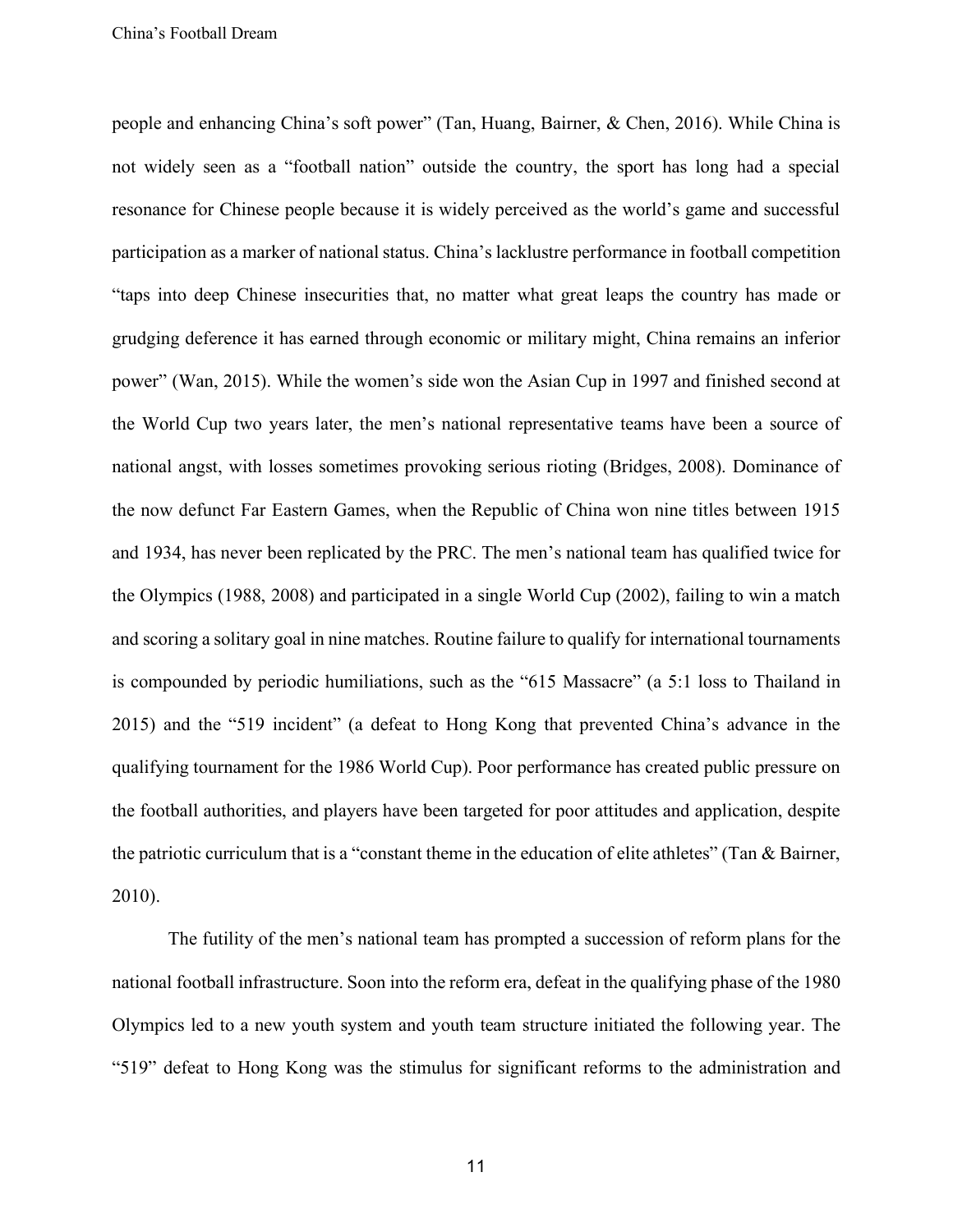organization of the sport along European lines, including the introduction of a professional club system and establishing football companies as commercial agents (Tan & Bairner, 2010). Later failure to qualify for the 1990 World Cup prompted a "Ten Year Millennium Plan", part of which was a coordinated effort to send young players abroad to receive training and to increase the number of foreign coaches and players in the Chinese domestic league. Xi Jinping himself first revealed his ambitions to strengthen Chinese football on a visit to Germany in 2009. Soon before his rise to General Secretary of the Communist Party, Xi's targets had become more concrete, expressed to Korean politicians as qualification and hosting of the World Cup. Operationalizing these objectives would require more systematic investment in grassroots facilities and youth training, further institutional reform of the organization of domestic and national football structures and financial burden-sharing with the private sector. The State Council thus convened a conference in 2011 to identify pathways to involve private investors, notably Wanda  $(\bar{\pi})\pm 0$  CEO Wang Jianlin, one of China's richest private entrepreneurs. Wang agreed to invest 500 million RMB in a strategic partnership with the Chinese Football Association (CFA), including 65 million RMB per annum to sponsor the Chinese Super League. During Xi's first term from 2012 to 2017, Chinese football expanded its domestic and international profiles in large part due to the investments, acquisitions and marquee player signings facilitated by entrepreneurs like Wang. Behind the scenes, however, the Xi administration was focused on devising a systematic plan for the development of football from grassroots to the national team.

## **A New Era of Football Reform?**

Three official policy documents released at intervals between 2014 and 2016 formalized the parameters and pathways of Xi's "football dream." In 2014, the State Council issued an opinion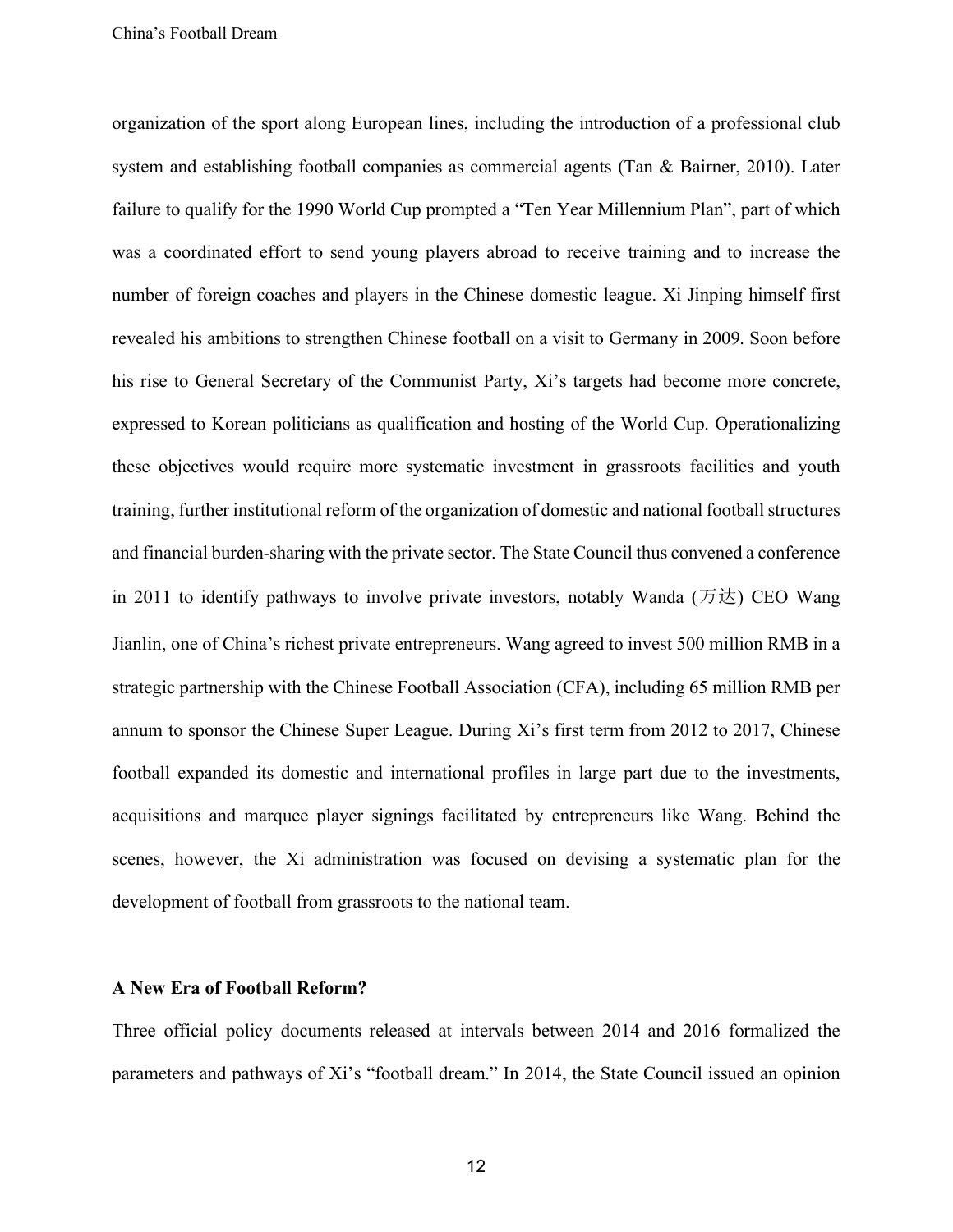on "Accelerating the Development of the Sports Industry to Promote Sport Consumption" (国务 院关于加快发展体育产业促进体育消费的若干意见) (PRC State Council, 2014), which set out an industrial vision for Chinese sport with a projected domestic sports economy worth up to US\$800 billion by 2025.[37] It was followed by "The Overall Reform Plan for the Reform and Development of Chinese Football" (中国足球改革发展总体方案) (PRC State Council, 2015) issued in 2015, which proposed the professionalization and streamlining of the institutional architecture, including greater autonomy in planning and operations for the CFA. Finally, in 2016, the National Reform and Development Commission (国家发展改革委) specified a "Medium to Long Term Development Plan 2016-50" (中国足球中长期发展规划 2016—2050 年; hereafter, National Football Plan) (NDRC, 2016a), containing the targets, means and benchmarks for a projected world-class football power.

 The short (2016-20), medium (2021-30) and long-term (2031-50) phases of the National Football Plan lay out key objectives and milestones. The short-term goal is the establishment of football as a key component in compulsory education, with a stated target of 30 million school children actively involved in football initiatives at 20,000 football schools (全国特色足球学校). The emphasis on grassroots initiatives is manifest in the expanded target of 50 million people involved in football by 2020, and the construction of 70,000 national football facilities nationwide. The medium-term objectives (中期目标) require an expansion of football pitch provision across China, resulting in a minimum of one for every 10,000 citizens. During the medium phase, the emphasis is on developing infrastructure for campus football, amateur participation and consolidating professional leagues. The ambition for the national men's team is to become a leading force in Asian football by 2030. The overarching goal for the long-term phase (长期目标)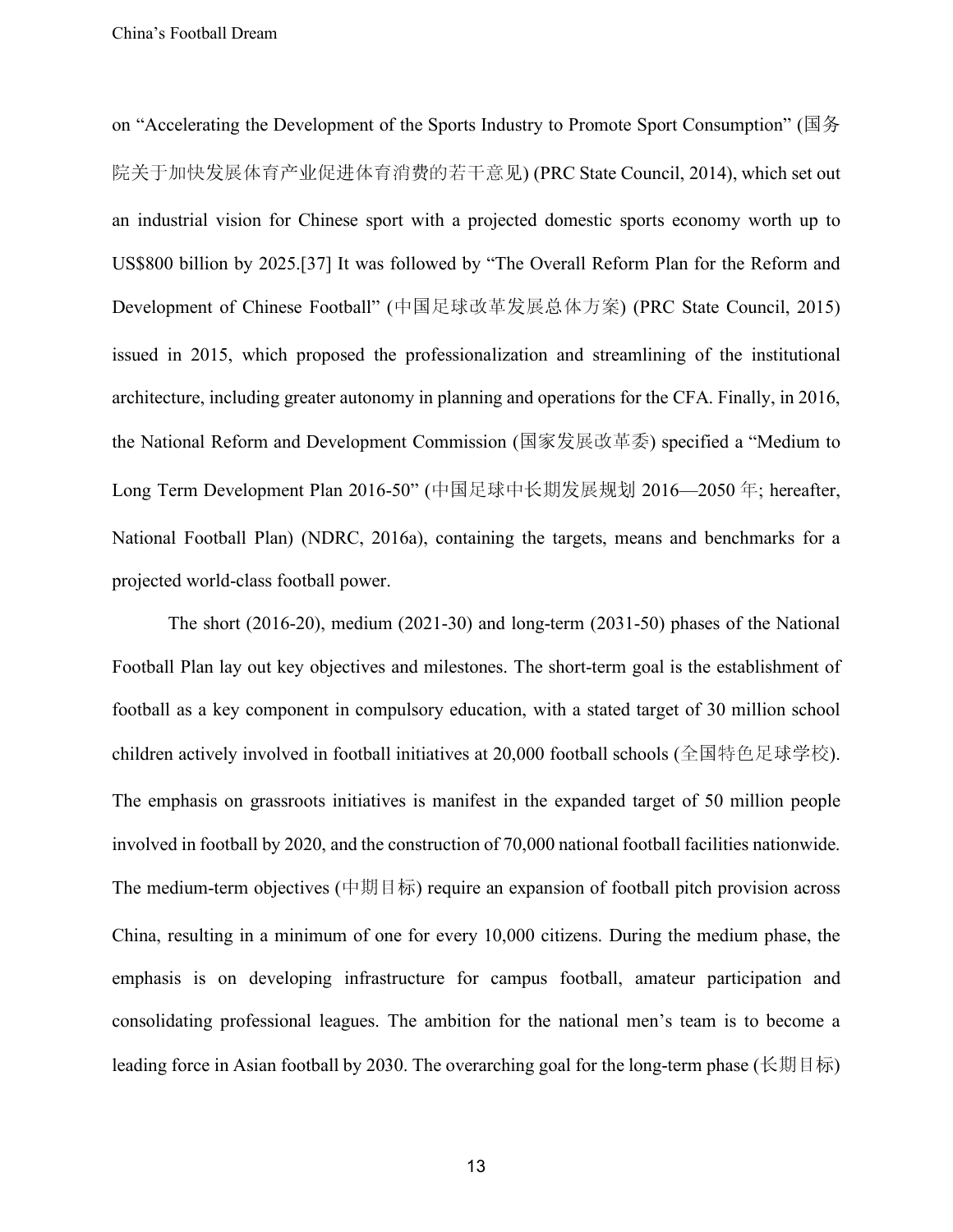is to establish China as a "world-class football power," aligning with broader national objectives to establish a nation characterized as powerful (富强), civilized (文明) and harmonious (和谐) by the  $100<sup>th</sup>$  anniversary of the founding of the PRC in 2049 (Gow, 2017). Aside from overarching goals for each phase, the National Football Plan provides 21 key objectives (重点任务分工) which involve the mobilization of several ministries, commissions, administrative and regulatory bodies and branches of national, provincial and local government. These goals are designated to be achieved by 2020 (2020 年底前完成) or through vaguer "sustained implementation" (持续实施). Table 1 sets out the short-term objectives as incorporated into the 13<sup>th</sup> Five Year Plan ( $\pm \equiv \pm$ ) at the National People's Congress in March 2016 (Melton, 2015; NDRC, 2016b). The medium and long-term objectives currently lack specific road maps, which will likely be developed into more coherent projects and initiatives in the 14<sup>th</sup> Five Year Plan.

# **Table 1: Objectives and timeframe**

#### **(INSERT TABLE 1)**

The National Football Plan, requires the mobilization and deployment of a significant coalition of state institutions. The State Council's Office of the Inter-Ministerial Joint Conference on Football Reform and Development (足改部际联席会议办公室) is the coordinating body overseeing the 21 stated objectives, with each objective identifying other responsible bodies. Overall, action and collaboration is required from 11 Ministries, 4 State Council Commissions, 5 government agencies, the Supreme People's Court, the Supreme People's Procuratorate, the Central Bank, and the CCP Propaganda Department (CCPPD), in addition to a range of bureaus, agencies and commissions at the provincial and local government levels. The executive, legislature and judiciary are all implicated in efforts to develop the required infrastructure and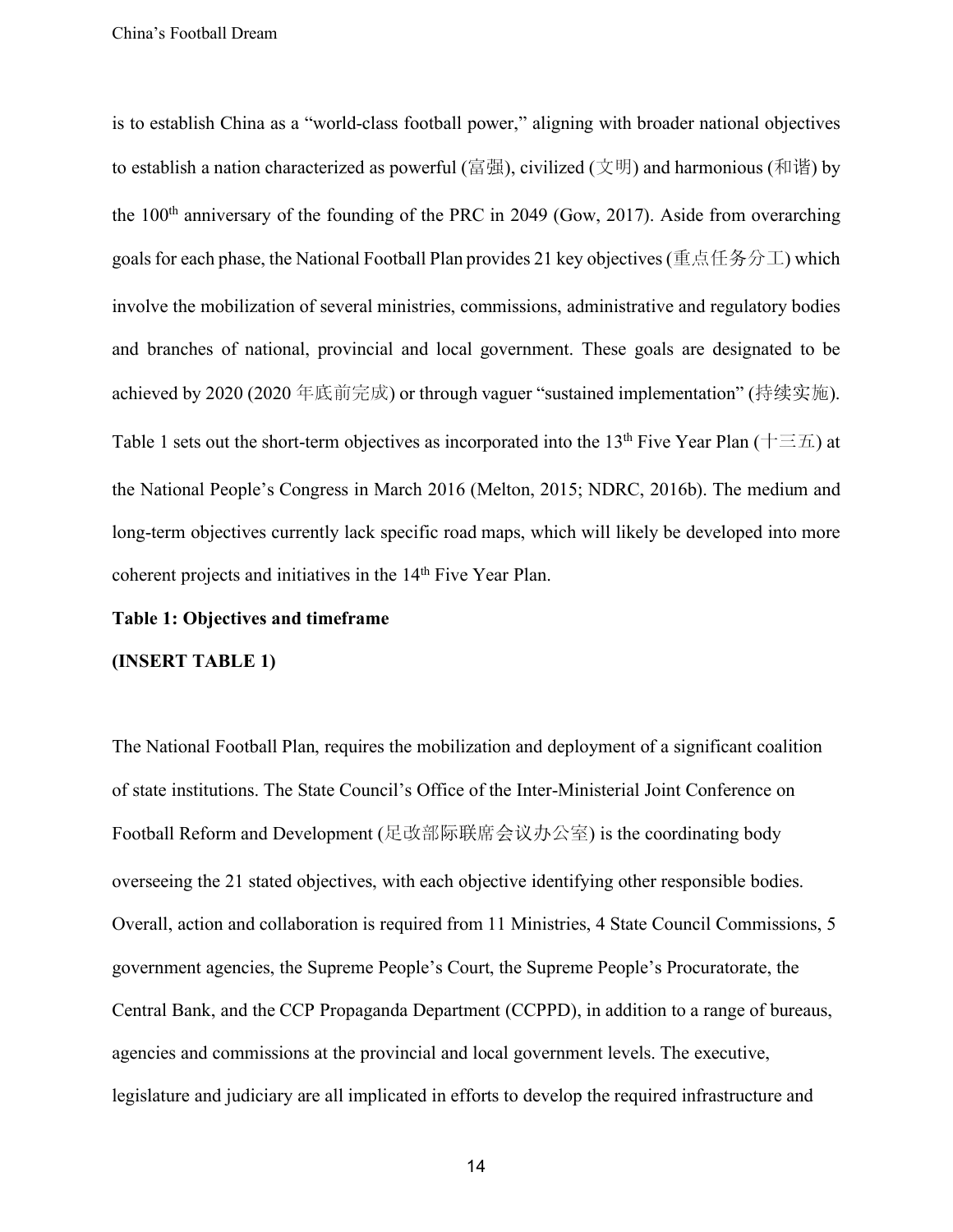institutionalization, while the CCPPD's remit is to utilize state media and the extensive array of communication channels in its purview to "foster football culture" (培育足球文化). Table 2 identifies the various state authorities specifically referenced in the National Football Plan and the corresponding objectives they are responsible for as detailed in Table 1 above.

# **Table 2: Institutional responsibilities**

# **(INSERT TABLE 2)**

Medium to long term plans (中长期规划) emerged as a policy format distinct from the five-year plans towards the end of the first term of the Hu administration (2002-2007), with medium to long terms developed for Science and Technology (2006-2020); Education (2010-2020); Human Resources(2010-2020); Youth Development (2016-2025); Automotive Industry (2017-2025). The aim was to prevent inconsistencies in policy design and implementation during periodic changes in party and state leadership positions. The National Medium to Long Term Education Development Plan (国家中长期教育发展规划 2010-2020), for instance, was adopted to ensure policy coherence between the Hu and Xi administrations. The expansive timescale of the National Football Plan ensures more consistent policy over a projected seven full Five-Year Plans. While launched under CCP and PRC leadership cycles formulated at the 18<sup>th</sup> CCP National Party Congress (2012-2016) and  $12<sup>th</sup>$  PRC National People's Congress (2013-2018), the National Football Plan will end during the leadership formulated at the 25<sup>th</sup> CCP National Party Congress (2047-2051) and 19th PRC National People's Congress (2048-2052). These policy documents also constitute the materiel of symbolic power, in this case shaping discourse on football reform and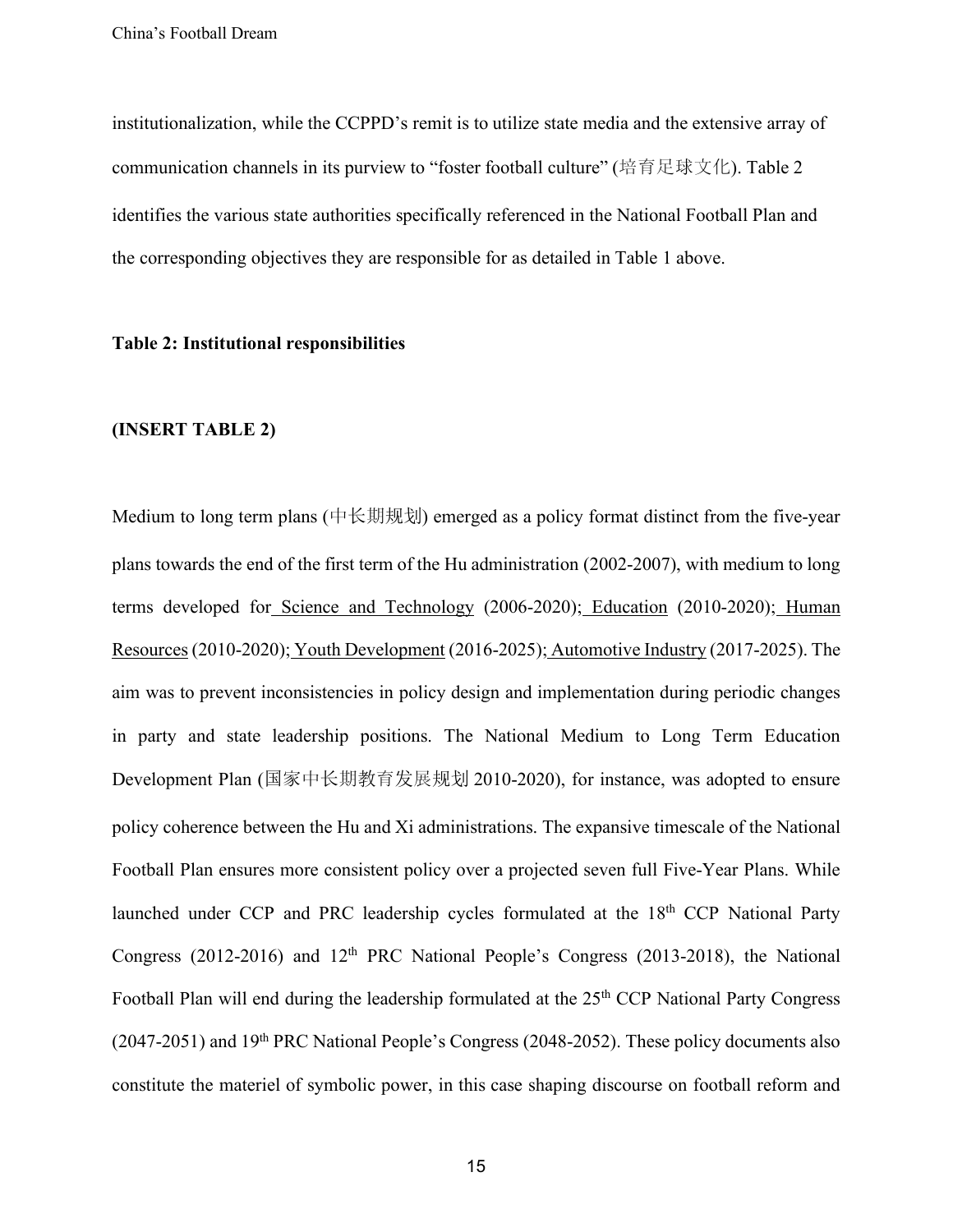framing it as part of the PRC's broader teleological modernization project. Under the system of democratic centralism, individual political figures derive their symbolic authority from compliance and adherence to the vision laid out in official discourse. While the policy documents themselves embody the symbolic power of the state, "symbolic violence" is manifest in the dissemination of the football reform narrative as it is rolled out across state media, in the speeches of government cadres, and in widely reported developments in the private sector. It is through repeated expressions of consensus that notions of nation state, shared identity, patriotism and citizenship are reinforced and inculcated through state policy discourse. However, the implementation of policy is necessarily decentralized through delegation to subnational actors that form a national-local-national policy loop.

The central leadership has set out a grand vision and a vague framework to be filled-in incrementally. This form of emergent strategy is a hallmark of policymaking in the reform era, which allows for experimentation, responsiveness to unintended consequences and adjustments to ensure "stability." It requires the outsourcing of policy operationalization and implementation to government ministries, provincial and municipal governments, State Owned Enterprises (SOE) and private businesses. As revealed by their behavior, these actors often have different interpretations, priorities and strategies to those of central leaders. Furthermore, significant coordination problems are exacerbated by bureaucratic competition, institutional bottlenecks, corruption and ever-present political imperatives. Like state-ordained projects in science, education and the creative industries, the development of football is driven by investment in infrastructure, industrial clustering and the centrally-directed but distributed marshalling of capital, institutional capacity and human resources. As a component of China's hybrid system of market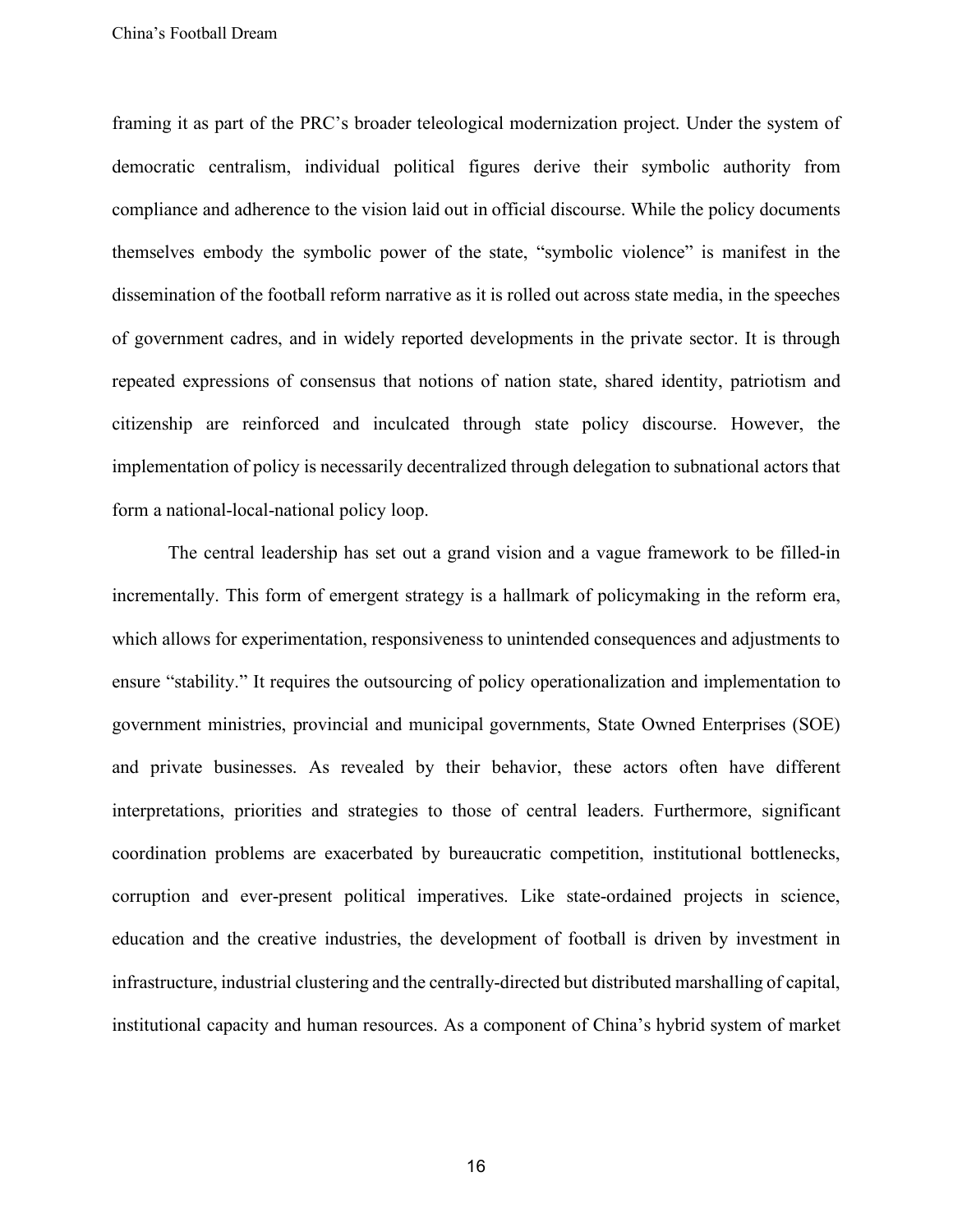socialism, it is a strategy that has led to rapid gains across numerous sectors, but also over-capacity, investment bubbles and widespread corruption.

The National Football Plan sets objectives to be achieved within given timeframes, but provides limited information on strategies to achieve these objectives. This is attributable to the cascade effect of industrial policy in China, whereby national level objectives are realized through the cumulative achievements of different levels of geographic governance. This effect can clearly be seen when examining various football plans at the local and provincial levels. Not all subnational plans are made publicly available, while some provinces and municipalities have yet to complete their policy responses. Provinces generally issue a medium-to-long term football development plan ( 足球中长期发 展规划), while cities at the municipal, sub-provincial (prefecture) and county (sub-prefecture) levels issue a document called the Overall Program of Football Reform and Development (足球改革发展总体方案). However, this is not entirely consistent and these two different names generally refer to a document which sets out how the locality in question responds and contributes to the pursuit of goals laid out in the National Football Plan. Examining policy documents at different levels reveals how a policy loop originating at the national level passes down to the local level, before being assessed to ensure the cumulative effect is consistent with national objectives. Taking the example of National Football Plan objective to establish 20,000 National Specialised Football Schools (全国特色足球学校) with 30 million school-age children participating in football by 2020, Table 3 illustrates how national football policy cascades down to inform policy goals at the local level. At the city level, specific figures on school-age children participation are not given, though Lanzhou outlines plans for 80% participation across 130 specialized football schools by 2020; Shenzhen focuses on a target of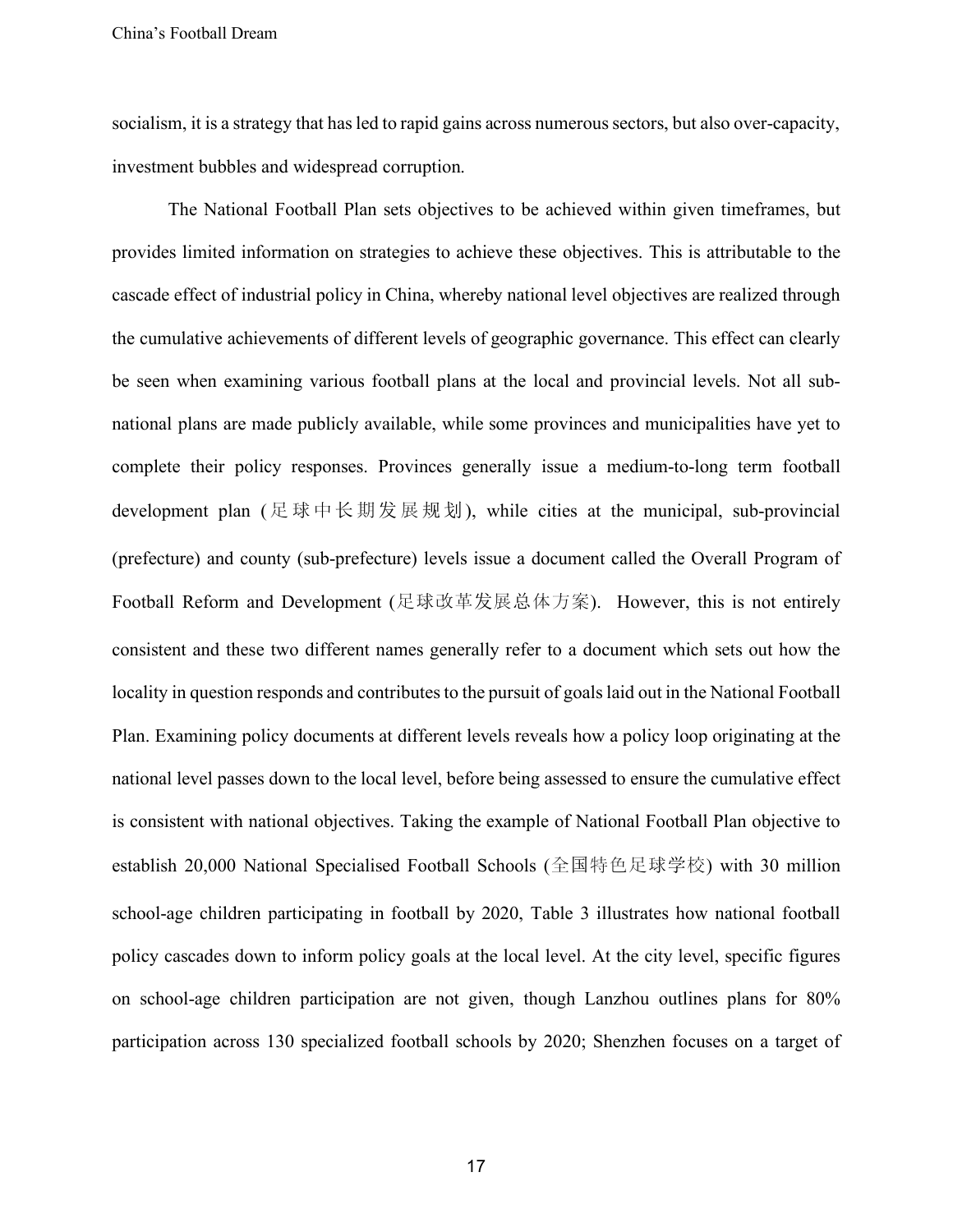10,000 pupils registered with amateur football teams by 2020, and Shijiazhuang outlines plans for separate girls' football schools.

## **Table 3: National Specialized Football Schools (**全国特色足球学校**)**

# **(INSERT TABLE 3)**

## **Football and business**

In response to political signalling, China's rapidly professionalizing and commercializing sports industry has witnessed significant growth, with corporations seeking opportunities for sustainable businesses and accompanying revenue streams. Major conglomerates like Wanda Corporation, Evergrande and Fosun have actively pursued profitable investments in football domestically and overseas (Chadwick, 2017). Chinese commercial investments are often influenced by political calculi, and are often embedded in a network of politicised relationships and adherent to the conventions of *guanxi* (Fei, Hamilton, & Wang, 1992; Graham & Lam, 2003). The private sector has demonstrated willingness to contribute to the state's football project, and has accrued financial, political and symbolic capital through its participation. The distribution of the latter form of capital constitutes the monopolisation of symbolic power by the Chinese party-state, and it can be awarded or denied as illustrated by the admonishment of private corporations since mid-2017, when the state deemed their activities (mainly over-investment) as contravening the spirit and objectives outlined in the National Football Plan.

Founding CEO of commercial property developer and mall operator Wanda, Wang Jianlin is emblematic of the interaction between the state and private capital in football. A former Dalian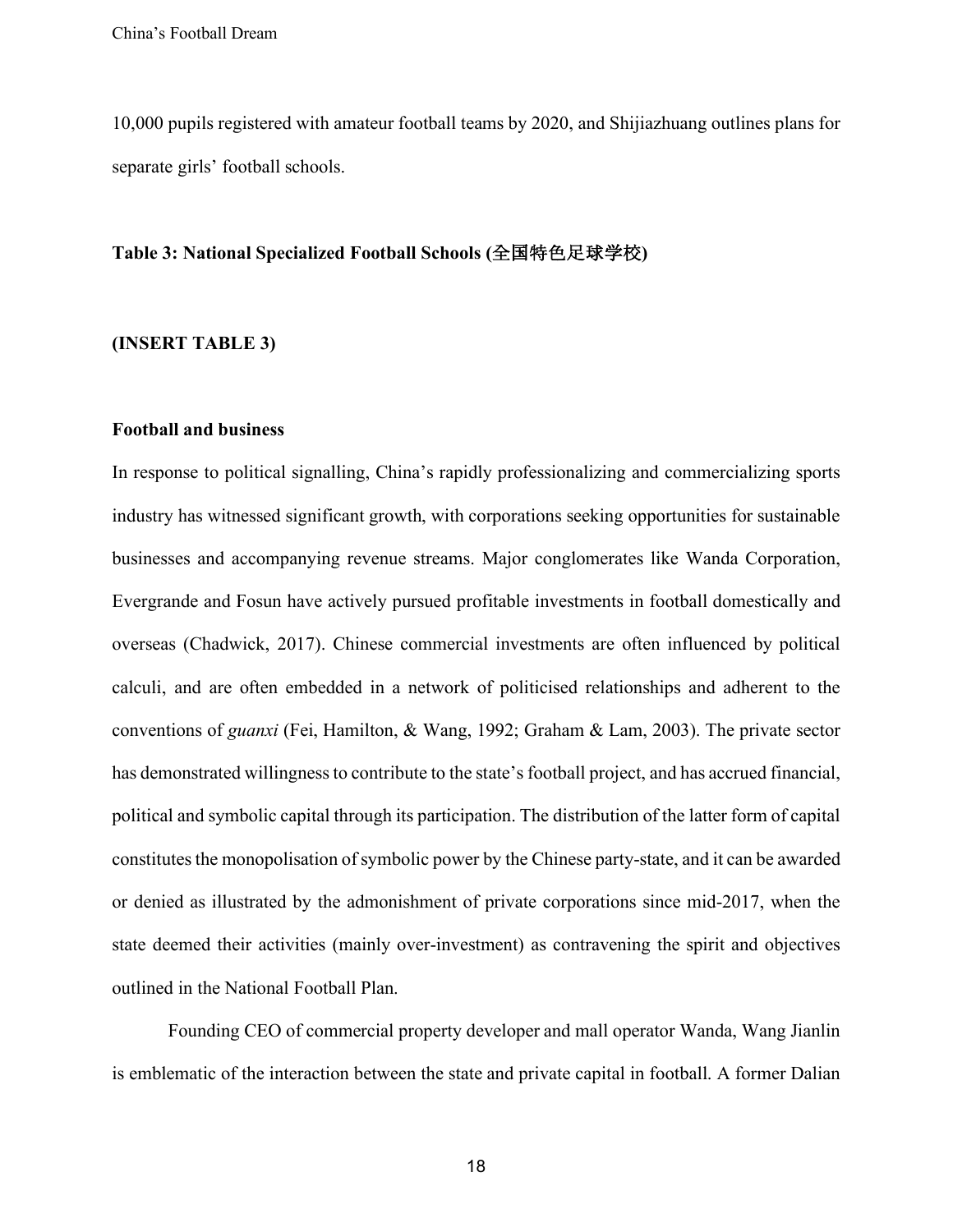government official, one-time associate of Dalian Mayor Bo Xilai and a veteran of the People's Liberation Army, Wang began his investment in football during the early stages of professionalization. As owner of the local former dockyard club, Wang led Dalian Wanda to four of the first five Jia-A titles between 1994 and 1999 (Stead, 2016). Based in the (post-)industrial northeast, where football traditionally enjoyed great popularity, the club put China's new professional league on the map in Asia by reaching the final and semi-final of the Asian Club Championship in 1997 and 1998 (Weinberg, 2015). Wilson (Wilson, 2013) documents Wang's sale of the club in 2000, with the league falling into decline and suffering from endemic corruption scandals. His successor as owner of the Dalian club, was also an entrepreneur with political connections, Xu Ming, which helped his rise and precipitated his downfall. Xu cultivated a close relationship with Bo Xilai, a rising political star in the Party, and suffered the consequences when Bo fell out of favour with Xi Jinping. Both ended their careers in jail, where Xu died in 2015. Xu's club fell into decline and ultimately merged with another Dalian club (Herman, 2016).

Despite having sold his interest in the Dalian club, Wang emerged as a key entrepreneurial lieutenant for the state, both domestically and internationally. Wanda purchased Infront Sports and Media, the Swiss-based company run by former FIFA president Sepp Blatter's nephew, which holds and manages media marketing rights for major international sports events and organizations, including the World Cup. Wanda then took a 20% stake in blue-chip Spanish club Atletico Madrid, and built the stunning new Wanda Metropolitano stadium. Seeking to diversify away from China's overheated real estate market, Wanda bought numerous high profile western leisure and sport properties, including the Iron Triathalon, luxury yacht maker Sunseeker International, the American cinema chain AMC Theatres, a Parisian amusement park and Legendary Entertainment. Wang, who bought back in to Dalian football in 2017, like other entrepreneurs with significant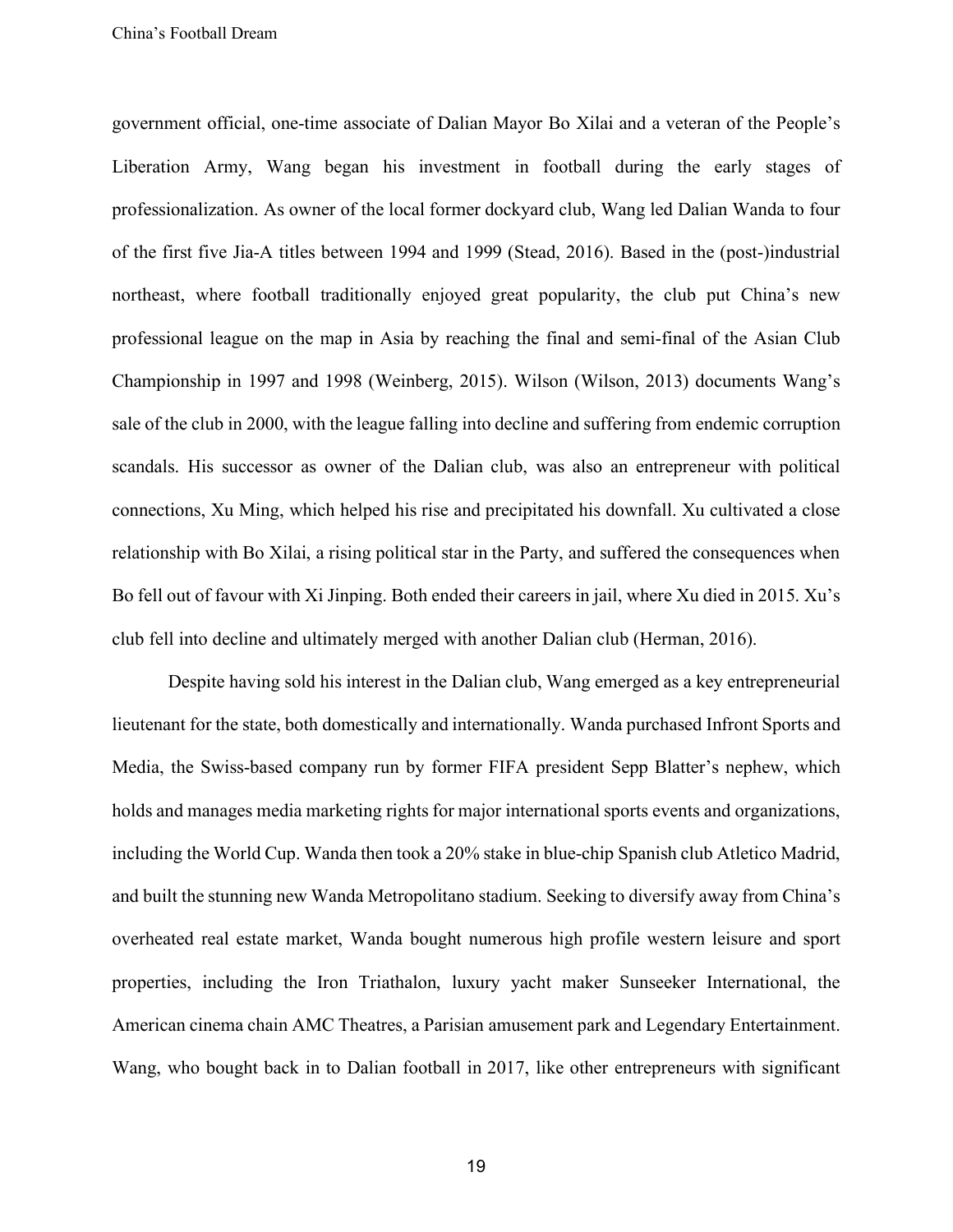football investments like Alibaba's Jack Ma and Suning's Zhang Jindong, sees sport as an entertainment commodity (Chadwick, Widdop, & Parnell, 2017). In his keynote to the second China Sports Industry Forum, held as part of the 7<sup>th</sup> Caixin Summit in 2016 (第七届财新峰会暨 第二届中国体育产业论坛) (Wanda Group, 2016), Wang acknowledged his desire to create a global entertainment and leisure empire, calling for the integration of sports with commerce, media, tourism, infrastructure development and construction. The business interests of CSL and League One club owners in the 2017 season is marked by concentrations in property development and real estate. China Fortune Land Development, Evergrande and R&F, for instance, are construction and real estate companies that have invested in Guangzhou and Hebei football clubs. These companies have benefited from local government grants of land for the development of football and related leisure and entertainment facilities. Since urban land is a valuable commodity, buying a football club can be a valuable equity investment in addition to generating symbolic capital through widely recognized involvement in state-approved projects, and building political capital with municipal and provincial governments keen to demonstrate their commitment to implementing Xi's football development plans. Acquiring overseas football assets, upon Xi's signalling, has enabled Chinese businesses and entrepreneurs to make a significant global statement about Brand China, but the government's attempt to rein in "irrational acquisitions" since 2017 demonstrates that the state and business are involved in a "negotiation" over the interpretation and operationalization of policy goals. Part of a broader crackdown on over-leveraged companies initiated by the General Office of the State Council (PRC State Council, 2017), not even someone as trusted and politically connected as Wang escaped unscathed, with Wanda forced to sell most of its stake in Atletico and other assets.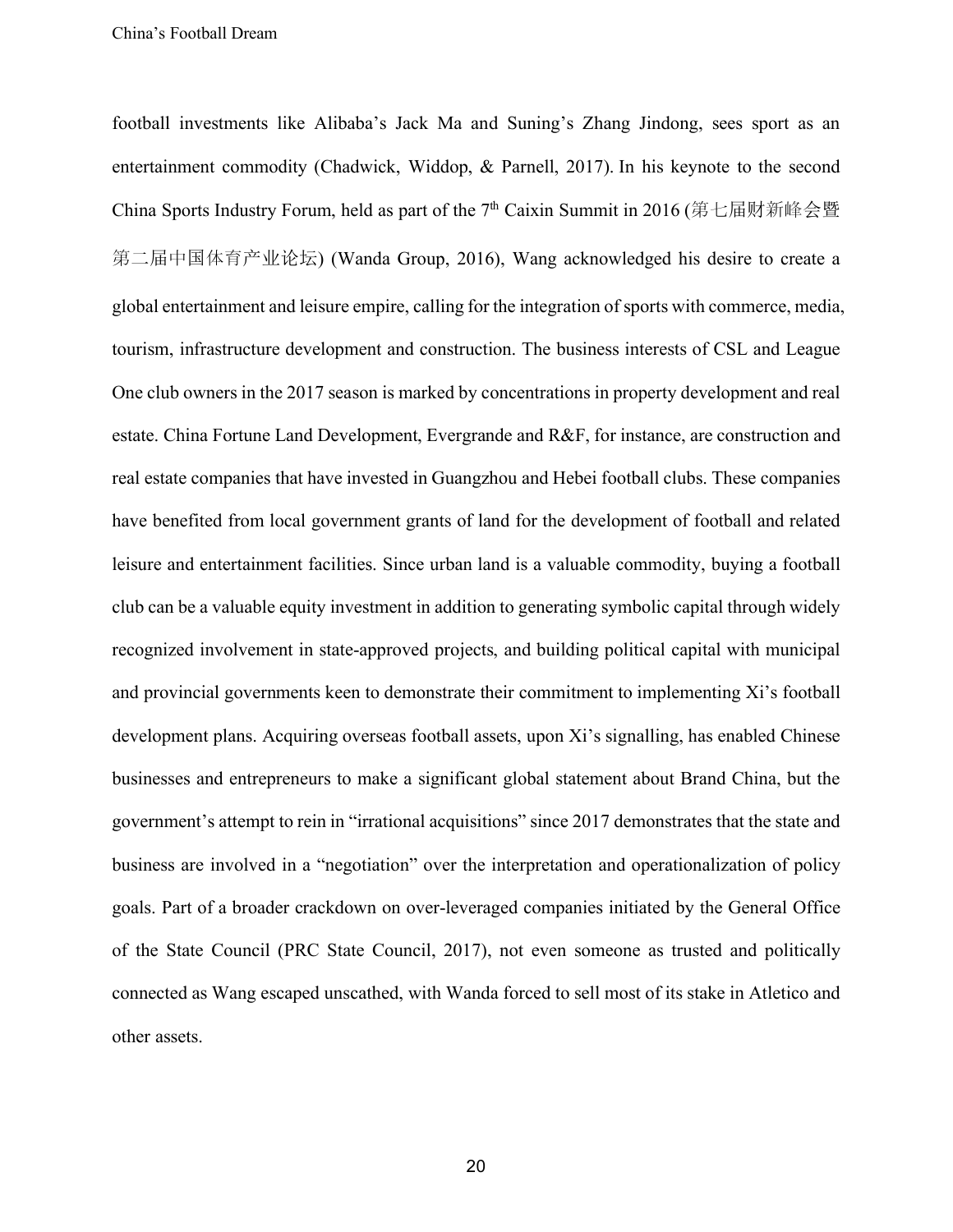Numerous football investors have been rebuked by central government for the extravagance of their overseas expenditure and high transfer fees paid to bring marquee player signings to the CSL. Responding to concerns about external currency outflows and liquidity problems that have characterised other Chinese industrial sectors (Balding, 2017), the government enforced a taxation rule upon CSL clubs whereby overseas player signings were subjected to the imposition of a 100% tax, with consequent revenues in turn being allocated to developmental activities in Chinese football (de Menezes, 2017). Despite these policy interventions to "correct" what was effectively an edict to private business to invest in football, the interest of entrepreneurs and enterprises in football and the expansion of international linkages and investments are part of the broader globalization of Chinese capital (Connell, 2018). These rebukes offer increasing evidence that the Xi administration will only convey symbolic capital upon private sector actors which comply with and contribute to state objectives in a manner deemed fit by the state. The value of this symbolic capital to companies lies in continued access to opportunities across the full scope of commercial activities, with the state using it as leverage to advance the realization of National Football Plan objectives.

## **Discussion and Conclusion**

At the heart of China's football development is an articulation between the motivations of the state and the motivations of the private sector. The state occupies the leading role, and is concerned with the maintenance, reinforcement and operationalization of symbolic power through football. The National Football Plan and associated policy initiatives at the provincial, municipal and local levels seek to exercise symbolic power in two distinct ways. First, they present objectives in the short (2020), medium (2030) and long-term (2050) phases, which define the overarching trajectory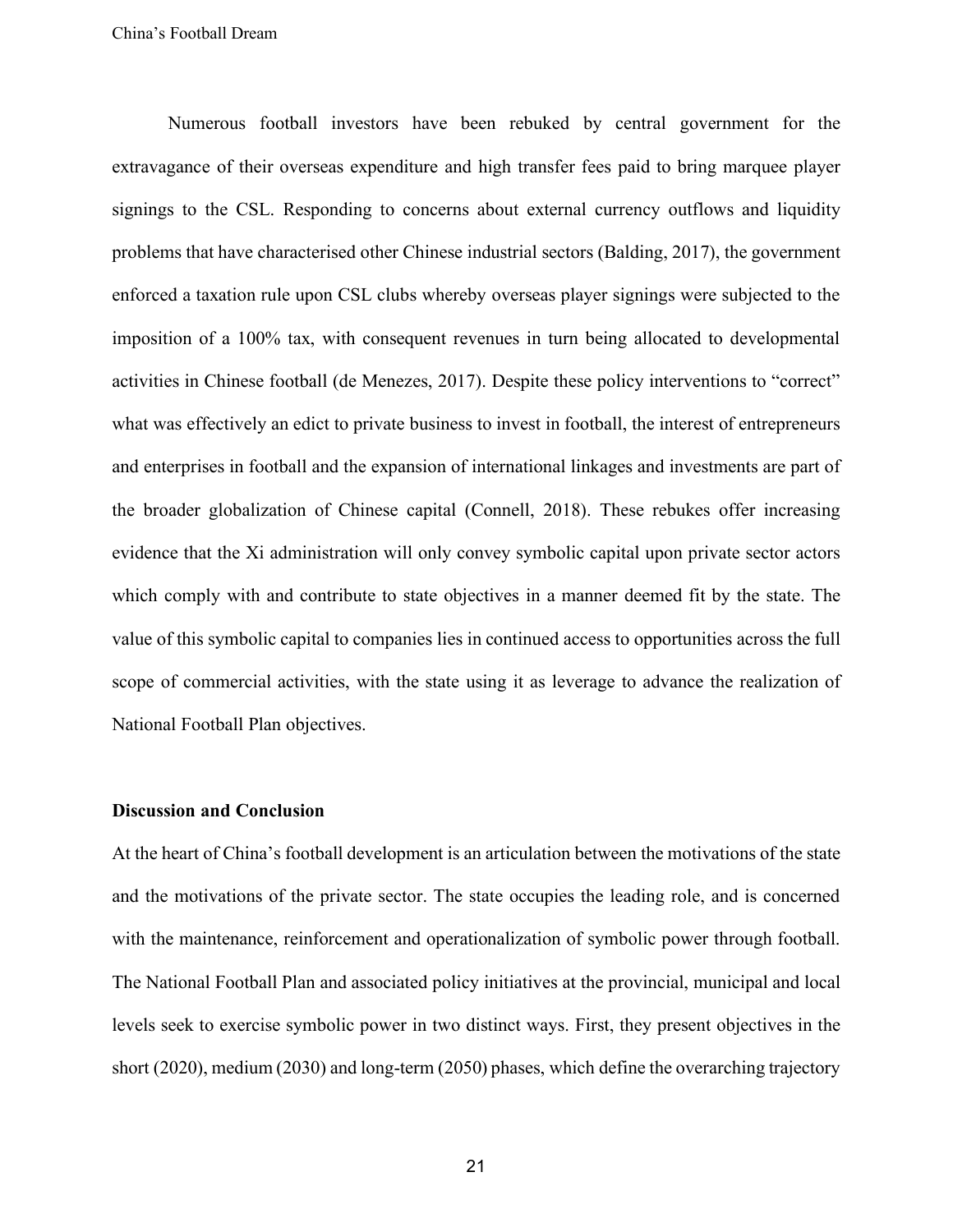for development. Secondly, they create opportunities for the private sector to accumulate various forms of social, cultural and economic capital in exchange for their contribution to the realization of project objectives. The creation of these opportunities encourages both cooperation and competition between and among private firms. The alignment of interests between various state and private sectors is synergetic, yet distinct and in need of articulation. That is, the intended objectives of the firms involved in football projects across China are to strengthen their own position, not necessarily to deliver a world class football industry. Conversely, the state's intention is that the objectives outlined in the National Football Plan will be achieved as a result of competition between diverse public and private sector actors. The state does not mind who contributes to the achievement of policy objectives, only that all objectives are achieved within the stated timeframes. In this respect, there is often an "ontological hiatus" (Bhaskar, 2014) between the National Football Plan and developments on the ground. The Chinese football dream narrative and policy framework provides the necessary conditions for intentional agential activity, yet the football dream does not exist independently of agential activity, nor is it an intentional product of agential activity. To paraphrase Bhaskar (2014), agential activity does not intentionally create the Chinese football dream, but rather reproduces and transforms it as an unintended consequence of actors pursuing various forms of capital specific to their own field of activity. The discourse of the Chinese football dream is a pre-condition for the activity which leads to its reproduction and transformation and propels development along a trajectory deemed desirable by the state. The intentional objectives of individual and institutional agency are the accumulation of symbolic capital, which may take the form of economic, social or cultural capital pursued through participation in any aspect of football activity, made available across various fields, resulting form the emergence of this cultural industry.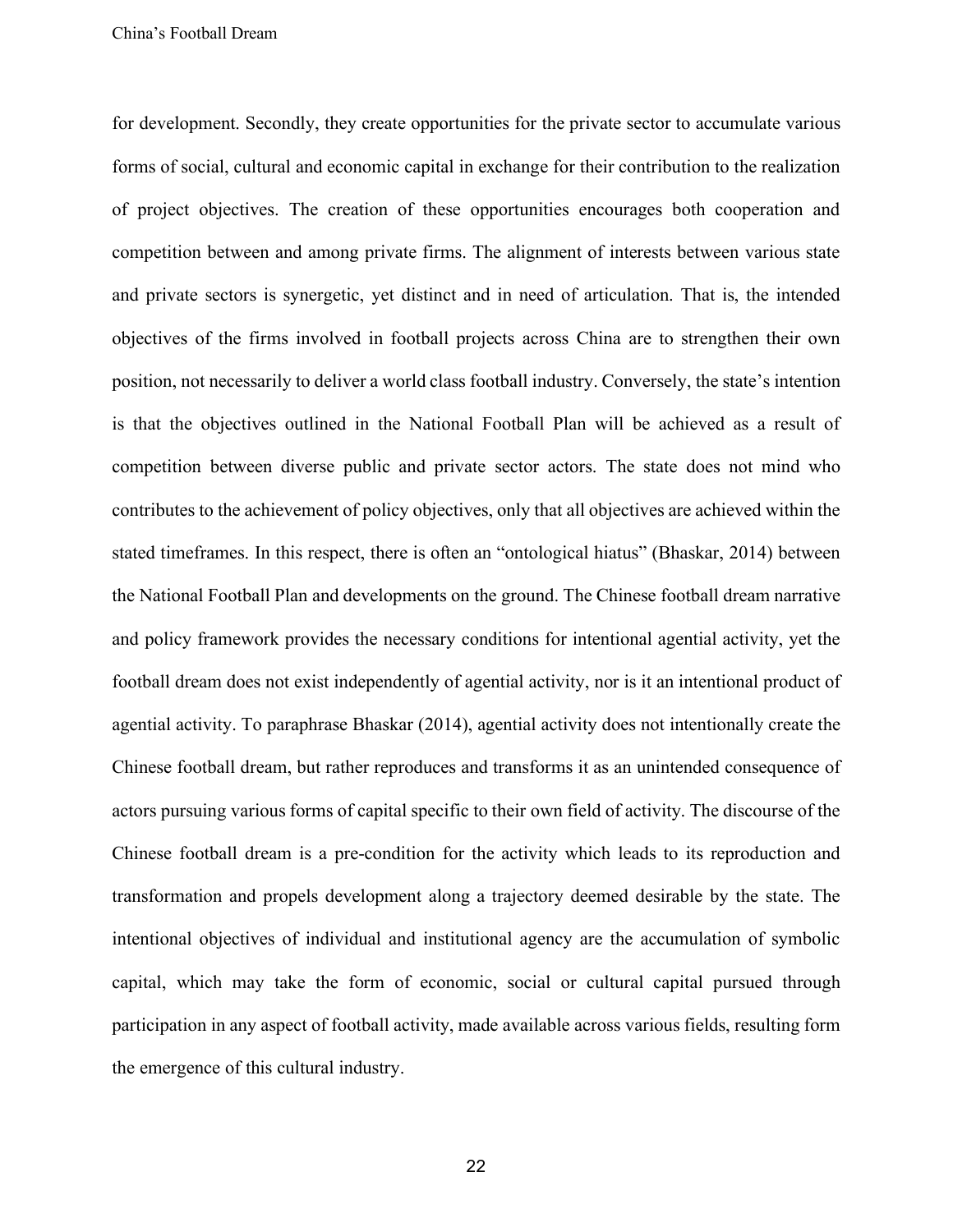The Chinese state is not only exercising symbolic power through differentiating, commodifying and classifying culture (Susen, 2011), it is limiting the potential for mass culture, which functions as a form of social distinction, to emerge. Where bottom-up, mass culture movements do emerge, they will be swiftly decapitated, allowing the state's own cultural industries to develop unchallenged. In China, there is little room for mass football culture amid an industry engineered to commodify football and imbue it with symbolic capital. While Bourdieu argues that the state's role is to act as a referee on the monopolization of symbolic violence, in China's authoritarian context the state retains a monopoly itself and is actively expanding cultural industries to further exercise symbolic violence. In Xi Jinping's New Era, culture is being unleashed as both a source of power and as an instrument of domination through the effective creation of cultural industries. Football, and sport more generally, is being mobilized as part of the operationalization of cultural power to cement state legitimacy. As cultural capital (D. Swartz, 2012), football takes several different forms: as embodied cultural capital in the form of Chinese Super League competition, live broadcasts, highlights shows; the men's and women's national team matches and other commodified football products; as objectified cultural capital in the form of stadia, football facilities, sports insurance products, sporting equipment that are used by cultural participants; and in institutionalized cultural capital through campus football initiatives, amateur leagues, varsity competitions which are convertible to other forms of capital through credentials. This analysis echoes a key argument presented by Yu et al (2017:20) where football is commodified by the state as "an eminently consumable aspect of everyday (physical) cultural life" where the citizen-consumer is "called into action by the state to perform on behalf of nationalist modernization". In short, football is being commodified into forms of cultural capital which are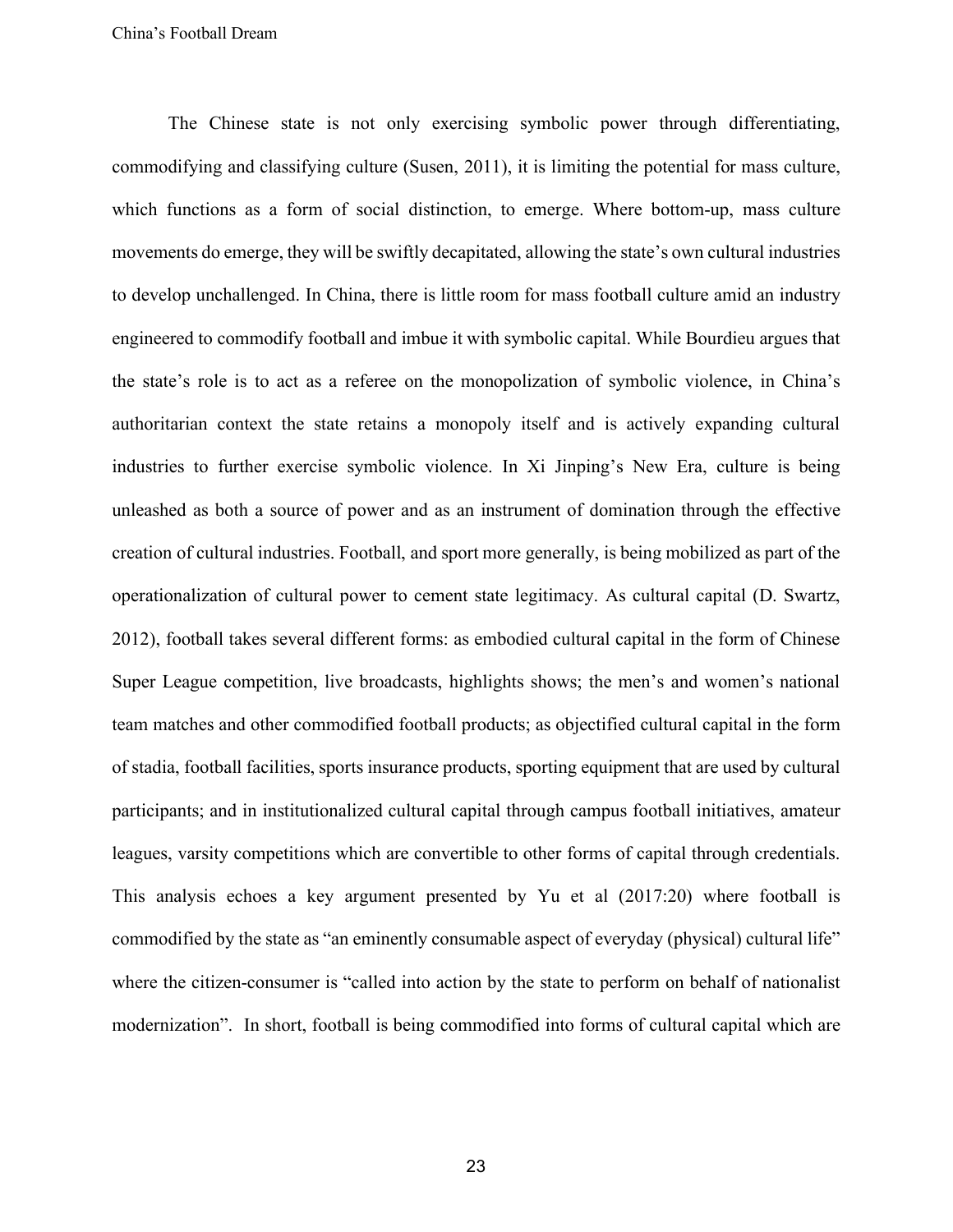consumed, utilized or achieved, yet which are being made available through an imposed cultural industry created via industrial policy and the mobilization of the private sector.

The sustainable development of the Chinese football industry and culture requires the enthusiastic participation of Chinese citizens on several levels: as supporters of clubs and national teams, as players in campus football and amateur leagues, and as consumers of football and related products and services. The interaction between the state and the private sector is similarly crucial to the creation of a vibrant footballing landscape for civic participation and consumption in a vast array of footballing activities. As Yu et al (2017) argue:

In the conception of modern, post-socialist China in and through football, the nation is not only told a story about itself, but is actively engaged in the dominions of participatory and consumer-based citizenship, where to play, watch, or even support the national team or the programs initiated around football is to engage with discourses and cultural logics of the aspirant Chinese state.

(Yu et al, 2017:20)

The National Football Plan mobilizes the private sector through its own self-interest and desire to engage in symbolic projects, terraforming the spatial geography of civic engagement and shaping the terrain upon which citizenship can be expressed through football. Schools, colleges and universities will become increasingly prominent alongside the proliferation of Sino-foreign initiatives in football training. Construction companies like Wanda will develop not only football stadia and facilities, but also the accompanying shopping complexes, hotels, transport infrastructure and landscaping which will surround them. Online content creators and aggregators will, through social media and video streaming platforms provide on-demand coverage and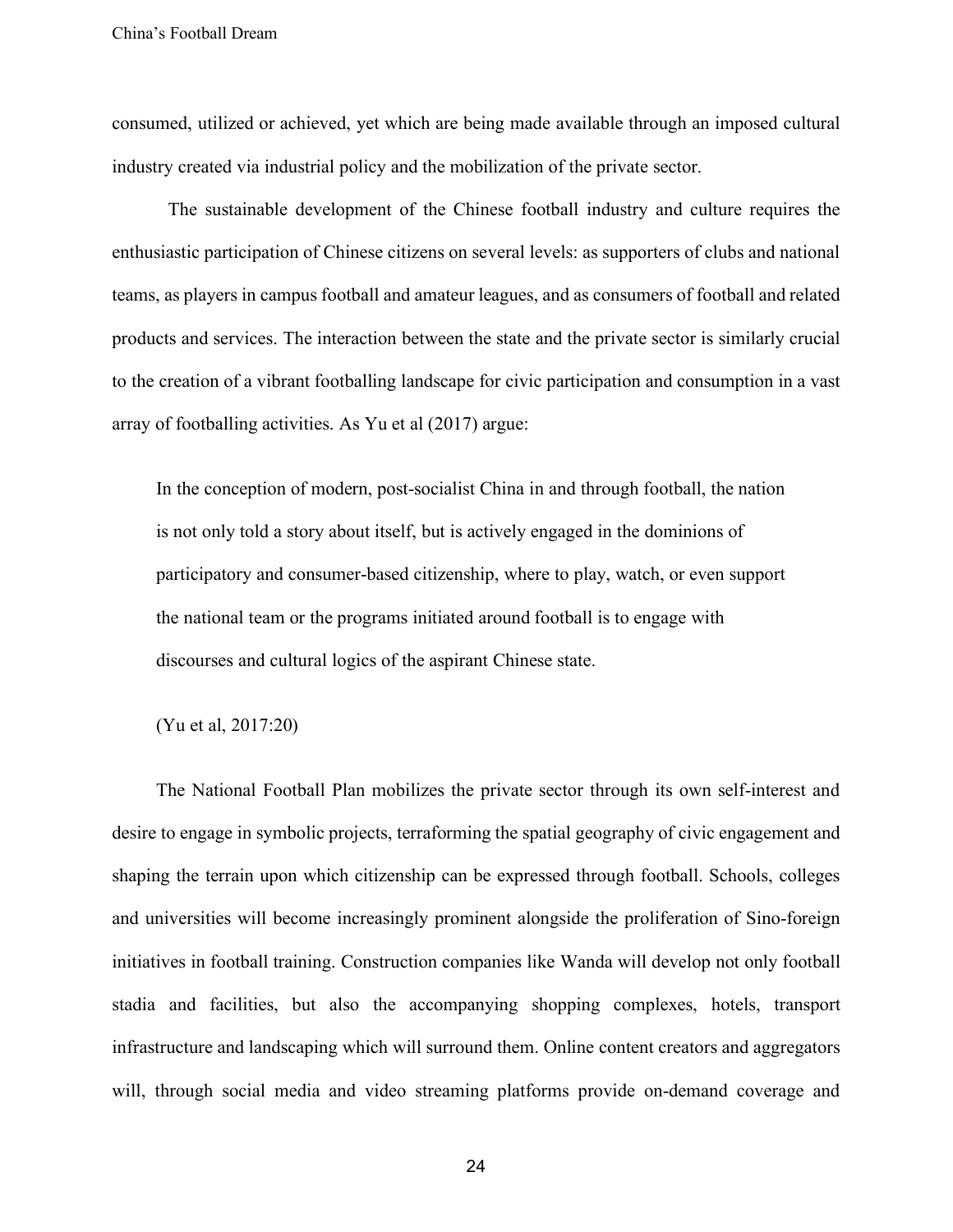analysis of domestic football, international matches and other prominent football leagues (Long, 2017; The Associated Press, 2016). Electronics retailers and retail platforms, including Suning and Alibaba stand to benefit through sales of home and mobile electronics sales, while insurance companies, including current Chinese Super League sponsors Ping An Insurance take advantage of opportunities detailed in the National Football Plan to provide tailored financial products and services. As the commercial power of China's conglomerates are mobilized, the creation of a civic football space will extend beyond the thousands of football pitches currently appearing around the country to permeate China's digital environment, reaching China's citizens through smartphones, TVs and other devices.

The implications of this project for Chinese people, and more broadly across society, must be taken against the wider context of developments in and across other arenas of China's ideological state apparatus. When taken alongside legislative developments impacting media, entertainment, education and NGO's, we can perceive a highly restrictive ideational landscape forming. From the perspective of the CCP, this is a consolidation of ideational power via a configuration of legislative and regulatory moves which delimit the boundaries of acceptable citizenship, shape discourse and disincentivize any notions of Chinese citizenship which compete with their own vision. Legislation and regulation constitute a coercive rearguard action which is then complemented with a cultural industry which allows for consensual expressions of citizenship within the boundaries laid down by the state. For Chinese people, the arenas for expression through consumption are becoming more sophisticated, yet, through a combination of prescription and proscription, the parameters of acceptable citizenship within those arenas is defined according to the prevailing doctrine of Xi's New Era.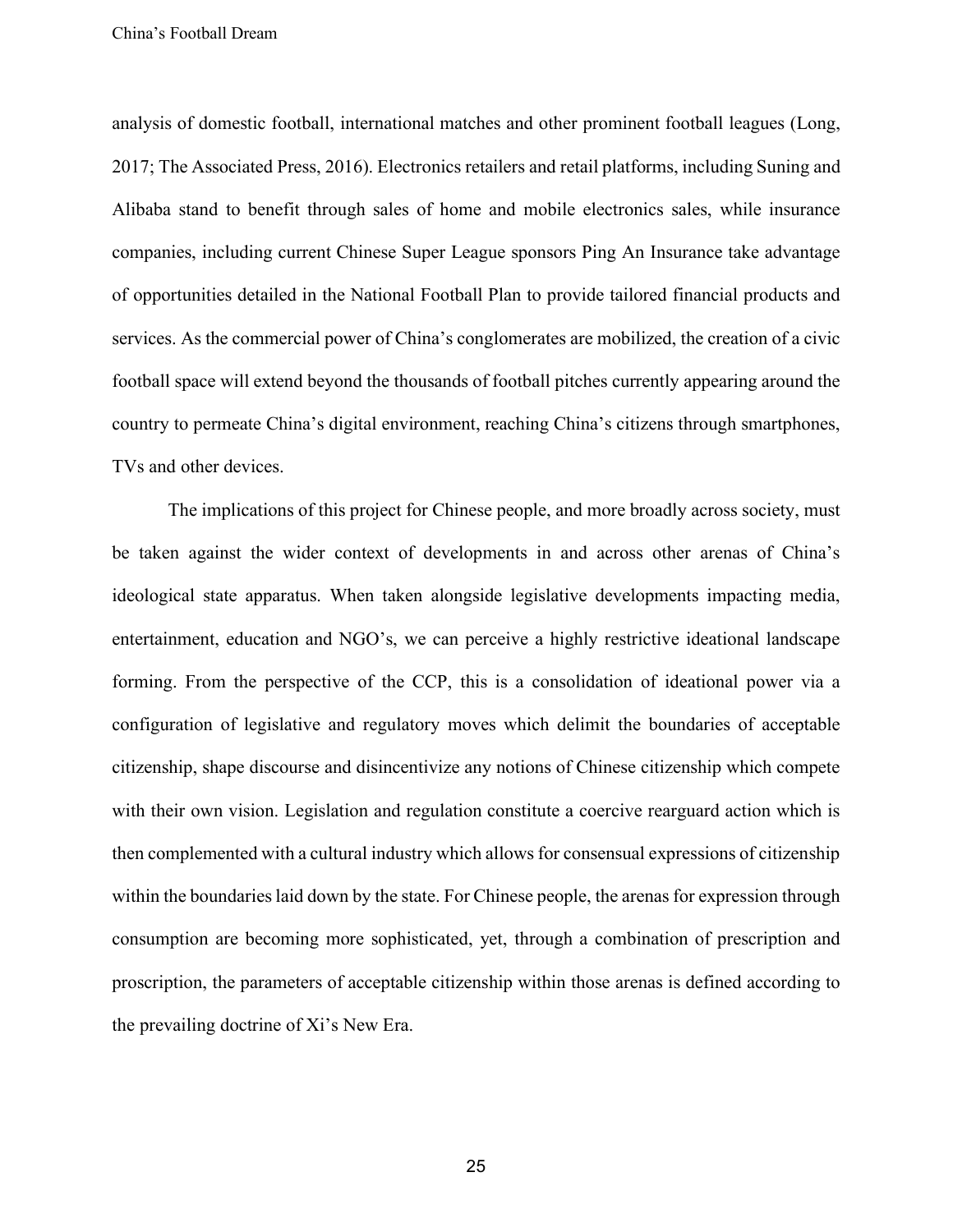The PRC's football project reinforces the state's monopoly on symbolic power in a number of key ways, providing new channels to perpetrate symbolic violence both reinforcing and enhancing the performance legitimacy that has been a feature of the post-reform era. Most importantly, it will establish a space for citizens to actively participate in the Chinese Dream through non-political activity, allow citizens to express or "perform" their identity in a manner approved by the state, and continue to develop a new sector to facilitate China's shift to a consumer-driven economy. It is through this process that symbolic power is exercised: through the conferral of symbolic capital on participating agents and actors. This, in turn, results in the construction of new channels between the state and the citizenry where symbolic violence reinforces misrecognition through the strengthening of perceptions of state legitimacy and notions of shared identity. In this sense, football becomes a key feature of Xi's "New Era of Socialism with Chinese characteristics" as both a driver of China's shift to a consumer-driven economy and as a potentially significant source of cultural power aimed at fostering consent and citizenship identity.

#### References

- Appadurai A (1996). *Modernity at Large: Cultural Dimensions of Globalization*. Minneapolis, MN: University of Minnesota Press.
- Bader, J. A. (2018, February 27). 7 things you need to know about lifting term limits for Xi Jinping. Retrieved August 13, 2018, from https://www.brookings.edu/blog/order-from-chaos/2018/02/27/7 things-you-need-to-know-about-lifting-term-limits-for-xi-jinping/
- Balding, C. (2017, April 10). China Finally Stems Capital Outflows. Now What? Retrieved August 13, 2018, from www.bloomberg.com/view/articles/2017-04-10/china-finally-stems-capital-outflowsnow-what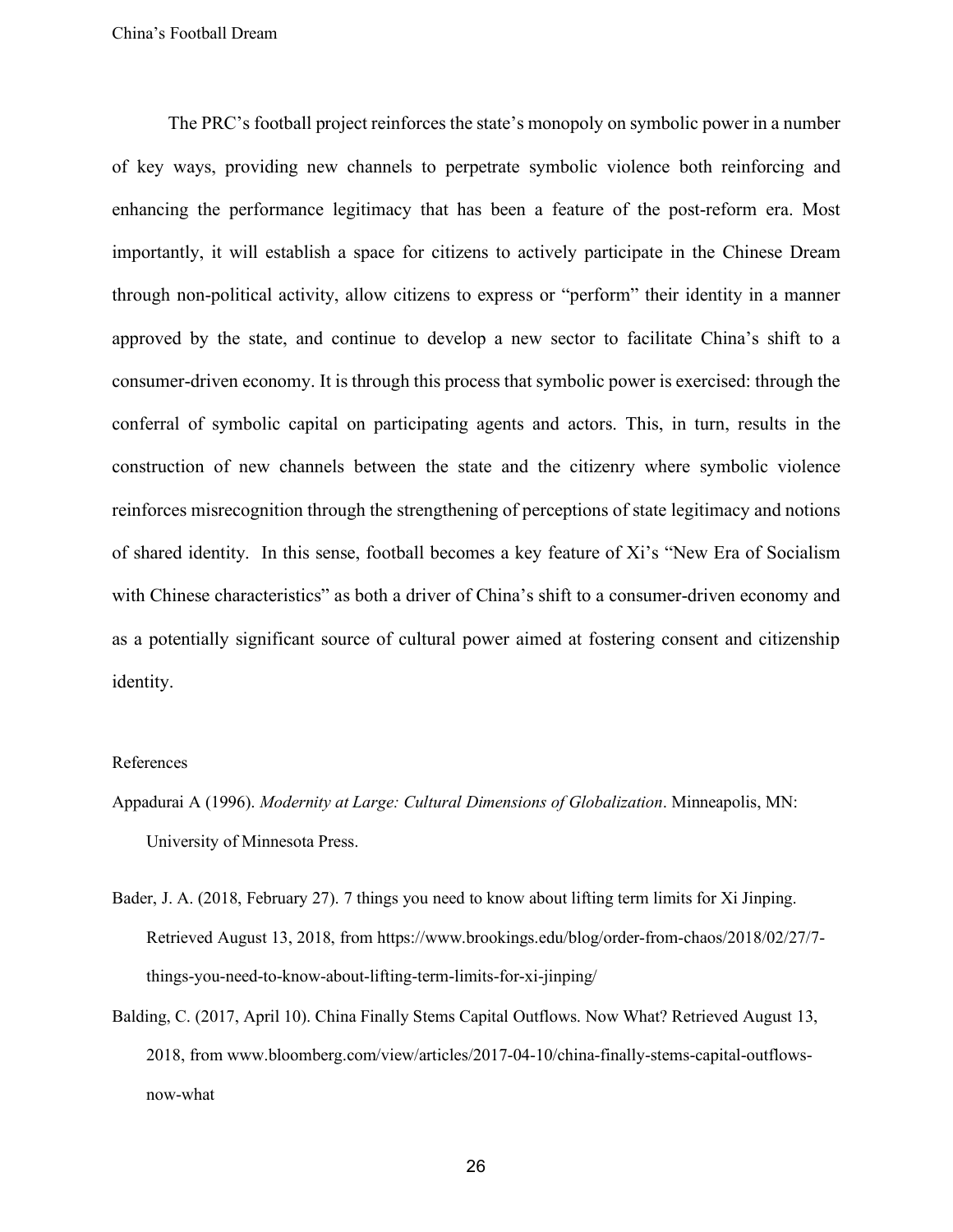- BBC. (2008, April 19). Anti-French rallies across China. Retrieved August 13, 2018, from http://news.bbc.co.uk/1/hi/7356107.stm
- Bhaskar, R. (2014). *The possibility of naturalism: A philosophical critique of the contemporary human sciences*. Routledge. Retrieved from https://www.taylorfrancis.com/books/9781317629863
- BMG. (2017, September 30). Beijing Shi Zuqiu Gaige Fazhan Zongti Fang'an (Beijing Municipal Overall Football Reform and Development Program). Retrieved August 13, 2018, from http://zhengce.beijing.gov.cn/zhengce/197/1861/1931/1005151/1290840/index.html
- Bourdieu, P. (1989). Social space and symbolic power. *Sociological Theory*, *7*(1), 14–25. Retrieved from https://www.jstor.org/stable/202060
- Bridges, B. (2008). Football, Nationalism, and Fan Violence in China. *Journal of Current Chinese Affairs - China Aktuell*, *37*(2), 60–82. Retrieved from https://ideas.repec.org/a/gig/chaktu/v37y2008i2p60- 82.html
- Burawoy, M. (2015). The State and the People: Symbolic Violence and Physical Violence. *Conversation with Pierre Bourdieu, The Johannesburg Moment. Berkeley, Nd*, 1–9.
- Calhoun, C. (2006). Pierre Bourdieu and social transformation: lessons from Algeria. *Development and Change*. 37(6), 1403-1415. Retrieved from https://onlinelibrary.wiley.com/doi/full/10.1111/j.1467- 7660.2006.00535.x
- Chadwick, S. (2017, January 11). How China Is Fuelling the African Cup of Nations. Retrieved August 13, 2018, from https://www.policyforum.net/china-fuelling-african-cup-nations/
- Chadwick, S., Widdop, P., & Parnell, D. (2017, January 10). A Feast for Wolves: China's Richest Man Is Hunting the Global Sports and Entertainment Industry. Retrieved August 13, 2018, from https://www.policyforum.net/a-feast-for-wolves/
- Cheng, X. (2017). From Political Enchantment to Legal Logic—A Discursive Analysis of Contentious Labor Politics in Central China. *Journal of Contemporary China*, *26*(106), 549–563. https://doi.org/10.1080/10670564.2017.1274819

China Daily. (2018, March 17). Liu Yandong. Retrieved August 13, 2018, from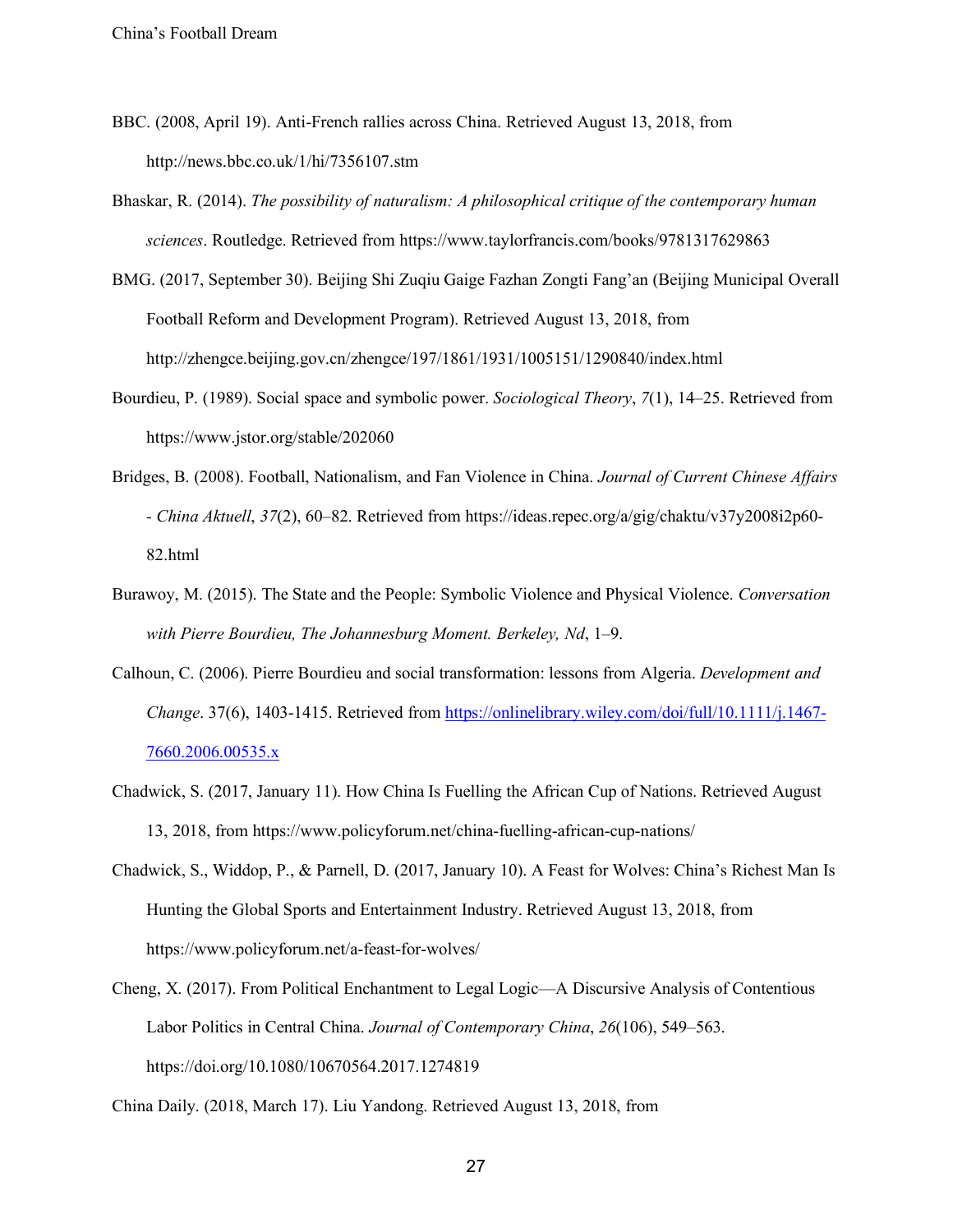http://cpcchina.chinadaily.com.cn/2010-09/09/content\_13916960.htm

- Collins, S. (2006). National Sports and Other Myths: The Failure of US Soccer. *Soccer & Society*, *7*(2-3), 353–363. https://doi.org/10.1080/14660970600615443
- Connell, J. (2018). Globalisation, soft power, and the rise of football in China. *Geographical Research*, *56*(1), 5–15. https://doi.org/10.1111/1745-5871.12249
- CQMG. (2016, October 31). Chongqing Shi Zuqiu Gaige Fazhan Zongti Fang'an (Chongqing Municipal Overall Football Reform and Development Program). Retrieved August 13, 2018, from http://youy.cq.gov.cn/html/content/16/11/34699.shtml
- de Menezes, J. (2017, May 25). New Chinese tax rule means Diego Costa could cost £180m this summer. *The Independent*. Retrieved from http://www.independent.co.uk/sport/football/transfers/chinesesuper-league-transfer-news-diego-costa-tax-law-rule-180m-wayne-rooney-a7755406.html
- Deng, Y. (2008). *China's Struggle for Status: The Realignment of International Relations*. Cambridge University Press. Retrieved from https://market.android.com/details?id=book-6wgwzKqVWtoC
- Doidge, M. (2015). *Football Italia: Italian Football in an Age of Globalization*. Bloomsbury Publishing. Retrieved from https://market.android.com/details?id=book-snbuBwAAQBAJ
- Dong, J., & Mangan, J. A. (2001). Football in the New China: Political Statement, Entrepreneurial Enticement and Patriotic Passion. *Soccer & Society*, *2*(3), 79–100. https://doi.org/10.1080/714004853
- Economy, E. C., & Segal, A. (2008). China's Olympic nightmare: What the games mean for Beijing's future. *Foreign Affairs* , 47–56. Retrieved from https://www.jstor.org/stable/20032715

Edelman, R. (1993). *Serious fun: a history of spectator sport in the USSR*. Oxford University Press.

- Fei, H.-T. 'ung, Hamilton, G. G., & Wang, Z. (1992). *From the Soil, the Foundations of Chinese Society: A Translation of Fei Xiaotong's Xiangtu Zhongguo, with an Introduction and Epilogue*. University of California Press.
- GDDRC. (2017, April 28). Guangdong Sheng Zuqiu Zhongchangqi Fazhan Guihua (Guangdong Province Medium-to-Long Term Football Development Plan). Retrieved August 13, 2018, from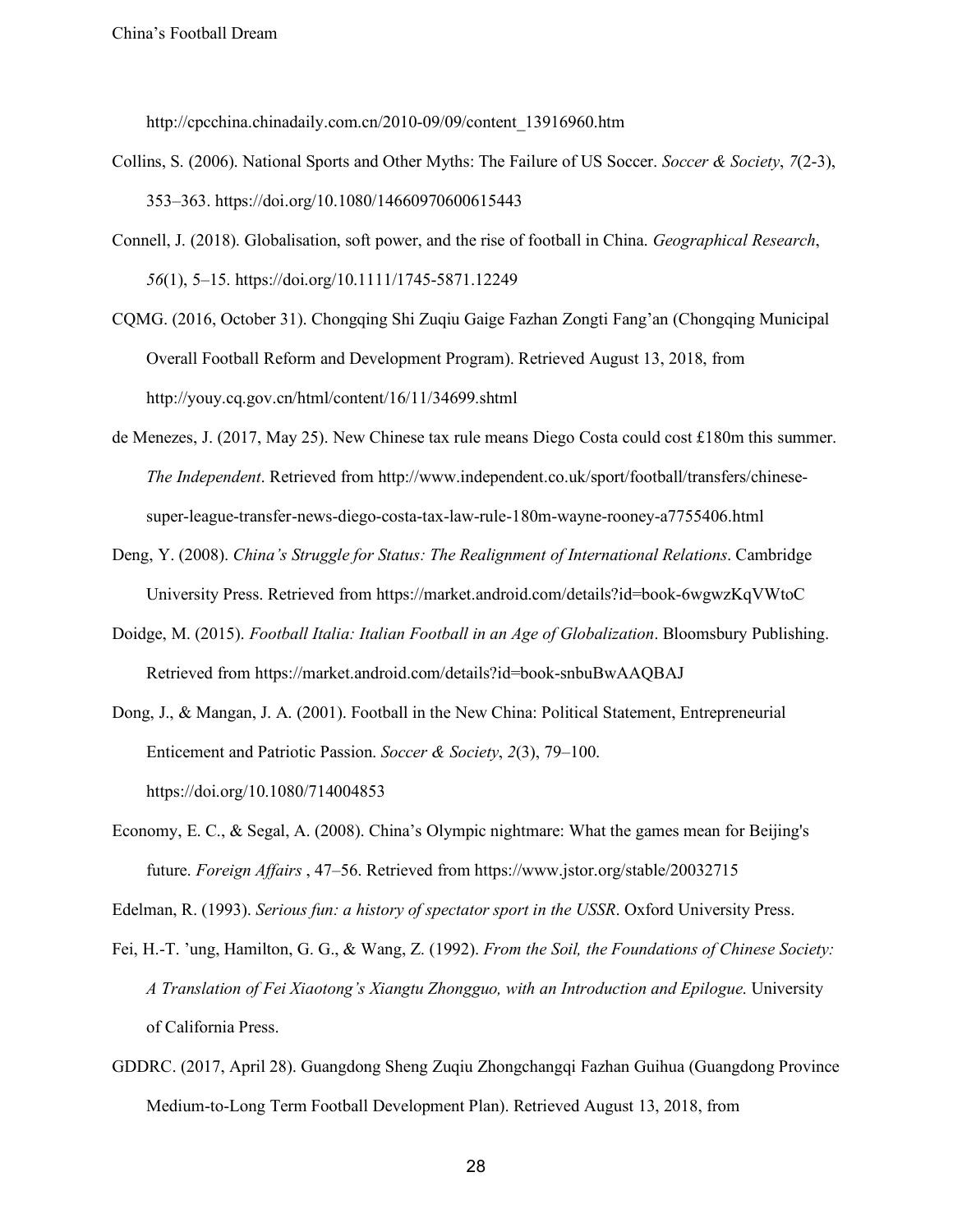http://www.gddrc.gov.cn/zwgk/ghjh/fzgh/201705/P020171015709054243680.pdf

- Goldblatt, D. (2014). *Futebol Nation: A Footballing History of Brazil*. Penguin UK. Retrieved from https://market.android.com/details?id=book-XkR1AgAAQBAJ
- Gow, M. (2017). The Core Socialist Values of the Chinese Dream: towards a Chinese integral state. *Critical Asian Studies*, *49*(1), 92–116. https://doi.org/10.1080/14672715.2016.1263803
- Graham, J. L., & Lam, N. M. (2003). The Chinese negotiation. *Harvard Business Review*, *81*(10), 82–91, 137. Retrieved from https://www.ncbi.nlm.nih.gov/pubmed/14521100
- Grix, J., & Carmichael, F. (2012). Why do governments invest in elite sport? A polemic. *International Journal of Sport Policy and Politics*, *4*(1), 73–90. https://doi.org/10.1080/19406940.2011.627358
- GSDRC. (2017, January 25). Gansu Sheng Zuqiu Zhongchangqi Fazhan Guihua (Gansu Province Medium-to-Long Term Football Development Plan). Retrieved August 13, 2018, from http://www.gsdrc.gov.cn/content/2017-01-25/38553.html
- Xu, G. (2009). *Olympic Dreams: China and Sports, 1895-2008*. Cambridge MA: Harvard University Press.
- HBDRC. (2017, January 5). Hebei Sheng Zuqiu Zhongchangqi Fazhan Guihua (Hebei Province Mediumto-Long Term Football Development Plan). Retrieved August 13, 2018, from http://www.hbdrc.gov.cn/web/web/shc\_fzgh/4028818b596d59540159ca9a106c2ee7.htm
- Herman, R. (2016, February 24). Murder, Corruption, and the Demise of a Chinese Football Giant. Retrieved August 13, 2018, from https://sports.vice.com/en\_us/article/qkyp7v/murder-corruptionand-the-demise-of-a-chinese-football-giant.
- Horne, J. (1999). Soccer in Japan: Is wa all you need? *Culture, Sport Society*, *2*(3), 212–229. https://doi.org/10.1080/14610989908721853
- Ho, V., & Fung, A. (2016). Cultural Policy, Chinese National Identity and Globalisation. In T. Flew, P. Iosifidis, & J. Steemers (Eds.), *Global Media and National Policies: The Return of the State* (pp. 106–121). London: Palgrave Macmillan UK. https://doi.org/10.1057/9781137493958\_7

Jacobs, A. (2008, May 2). Anti-French Boycott Falters in China. *The New York Times*. Retrieved from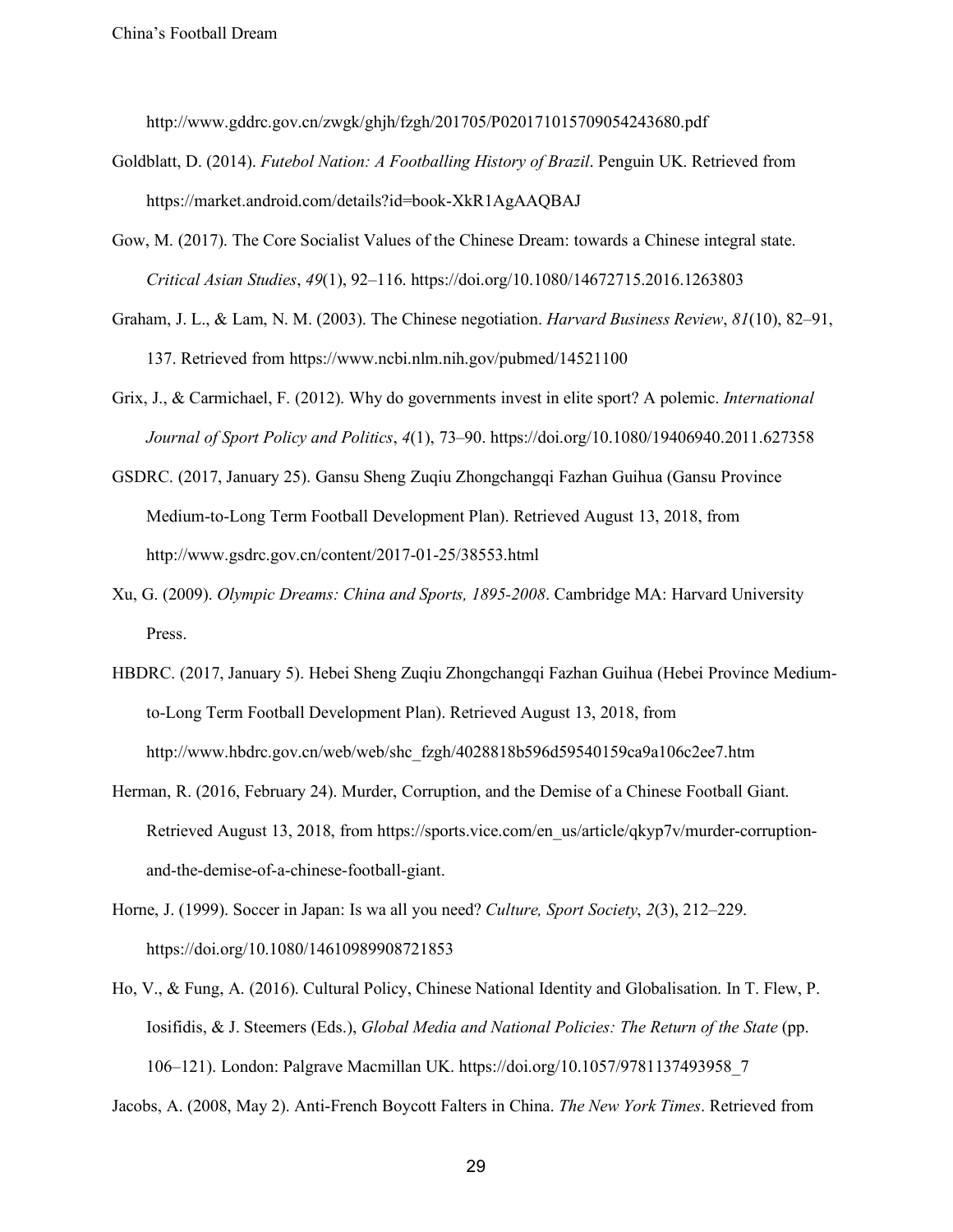https://www.nytimes.com/2008/05/02/world/asia/02china.html

- Jung, M.-K. (2004). Symbolic and Physical Violence: Legitimate State Coercion of Filipino Workers in Prewar Hawai'i. *American Studies* , *45*(3), 107–137. Retrieved from http://www.jstor.org/stable/40644212
- Lanzhou Daily. (2016, May 20). 2016 Nian Lanzhou Shi Xuesheng Xiaoyuan Zuqiu Canyu Lv Yao Da 50% (Lanzhou Student Campus Football Participation to Reach 50% in 2016). Retrieved August 13, 2018, from http://www.sohu.com/a/76313611\_119798
- Lee, J. W., & Bairner, A. (2009). The Difficult Dialogue: Communism, Nationalism, and Political Propaganda in North Korean Sport. *Journal Of Sport & Social Issues*, *33*(4), 390–410. https://doi.org/10.1177/0193723509350609
- Long, D. (2017, August 8). Tencent Sports secures live streaming rights for FA Cup, Serie A and Scottish Premiership. Retrieved August 13, 2018, from http://www.thedrum.com/news/2017/08/08/tencentsports-secures-live-streaming-rights-fa-cup-serie-and-scottish-premiership
- Lu, H. (2018, April 27). China Focus: China's national legislature adopts landmark constitutional amendment - Xinhua | English.news.cn. Retrieved August 13, 2018, from http://www.xinhuanet.com/english/2018-03/11/c\_137032165.htm
- Melton, O. (2015). China's Five-Year Planning System: Implications for the Reform Agenda. *Online]. Testimony for the US-China Economic and Security Review Commission. Washington DC: US-China Economic and Security Review Commission. URL Http://www. Uscc. gov/sites/default/files/Melton*. Retrieved from http://www.uscc.gov/sites/default/files/Melton%20-%20Written%20Testimony.pdf
- Mills, R. (2009). "It All Ended in an Unsporting Way": Serbian Football and the Disintegration of
- Yugoslavia, 1989–2006. *The International Journal of the History of Sport*, *26*(9), 1187–1217. https://doi.org/10.1080/09523360902941829
- Molnar, G. (2007). Hungarian Football: A Socio-historical Overview. *Sport in History*, *27*(2), 293–317. https://doi.org/10.1080/17460260701437110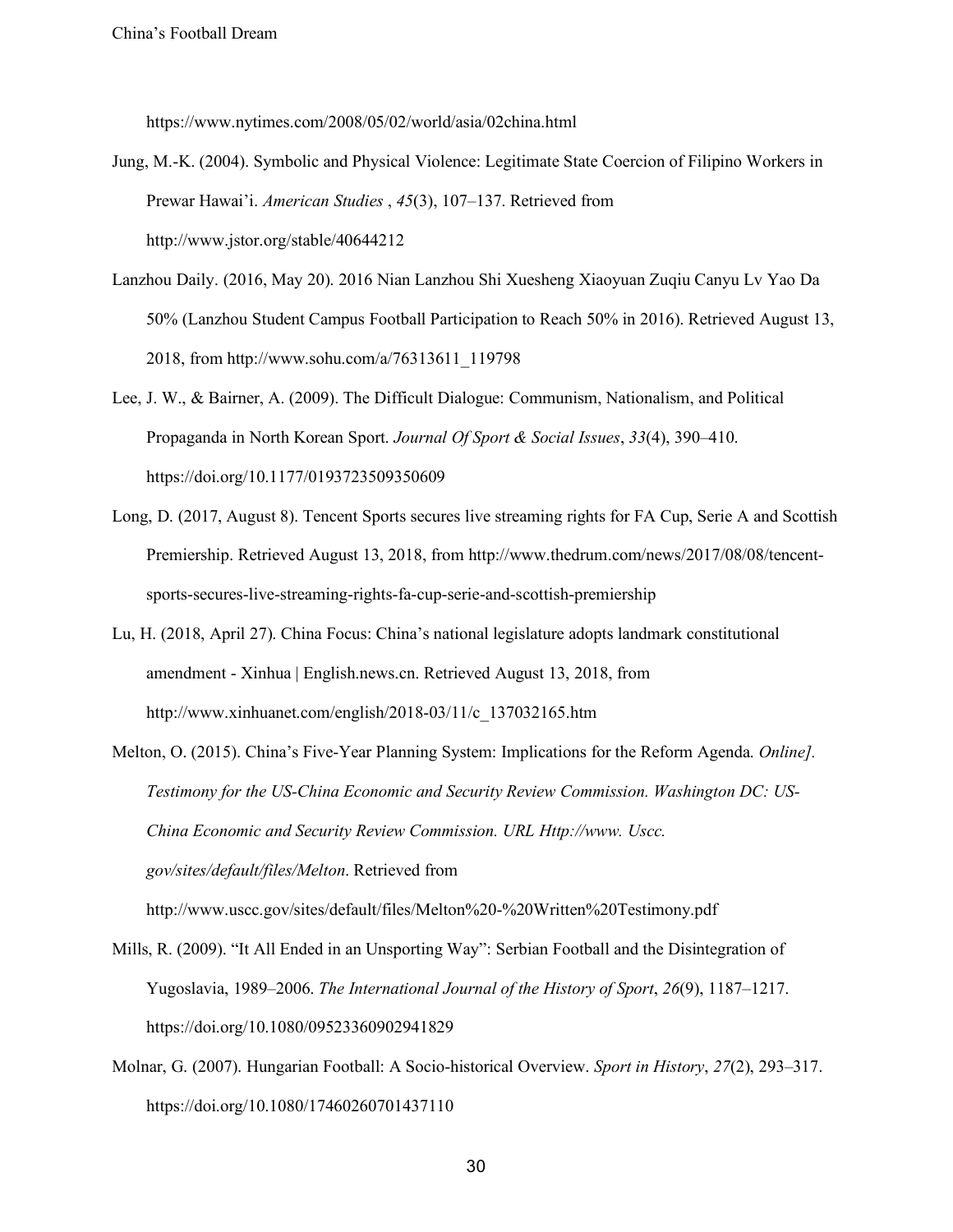- NDRC. (2016a, April 11). Zhongguo zuqiu zhongchangqi fazhan guihua (National Medium-to-Long Term Football Development Plan). Retrieved August 13, 2018, from http://www.ndrc.gov.cn/zcfb/zcfbtz/201604/W020160411327810242449.pdf
- NDRC. (2016b, December 7). The 13th Five-Year Plan for Economic and Social Development of the People's Republic of China. Retrieved August 13, 2018, from http://en.ndrc.gov.cn/newsrelease/201612/P020161207645765233498.pdf
- Peters, M. A. (2017). The Chinese Dream: Xi Jinping thought on Socialism with Chinese characteristics for a new era. *Educational Philosophy and Theory*, *49*(14), 1299–1304. https://doi.org/10.1080/00131857.2017.1407578
- PRC State Council. (2014, October 20). Guowuyuan guanyu jiakuai fazhan tiyu chanye cujin tiyu xiaofei de ruogan yijian (State Council Opinions Concerning the Acceleration of Sports Industry Development and Promotion of Sports Consumption). Retrieved August 13, 2018, from http://www.gov.cn/zhengce/content/2014-10/20/content\_9152.htm
- PRC State Council. (2015, March 16). Zhongguo zuqiu gaige fazhan zongti fang'an (The Overall Reform Plan for the Reform and Development of Chinese Football). Retrieved August 13, 2018, from http://sports.people.com.cn/n/2015/0316/c22176-26699805.html
- PRC State Council. (2017, August 18). Guowuyuan Bangong Ting Zhuanfa Guojia Fazhan Gaige Wei Shangwu Bu Renmin Yinhang Waijiao Bu Guanyu Jinyibu Yindao He Guifan Jingwai Touzi Fangxiang Zhidao Yijian De Tongzhi (Notice of the General Office of the State Council of Forwarding the Guiding Opinions of the National Development and Reform Commission, Ministry of Commerce, People's Bank of China and Ministry of Foreign Affairs on Further Directing and Regulating the Direction of Overseas Investment). Retrieved August 13, 2018, from http://www.gov.cn/zhengce/content/2017-08/18/content\_5218665.htm
- Price, M., & Dayan, D. (2009). Owning the Olympics: Narratives of the new China. Retrieved from https://books.google.com/books?hl=en&lr=&id=KxzN44\_s8PoC&oi=fnd&pg=PA1&dq=Owning+t he+Olympics+Narratives+of+the+New+China&ots=JgFbLPgeDR&sig=QDllqFq6ziA-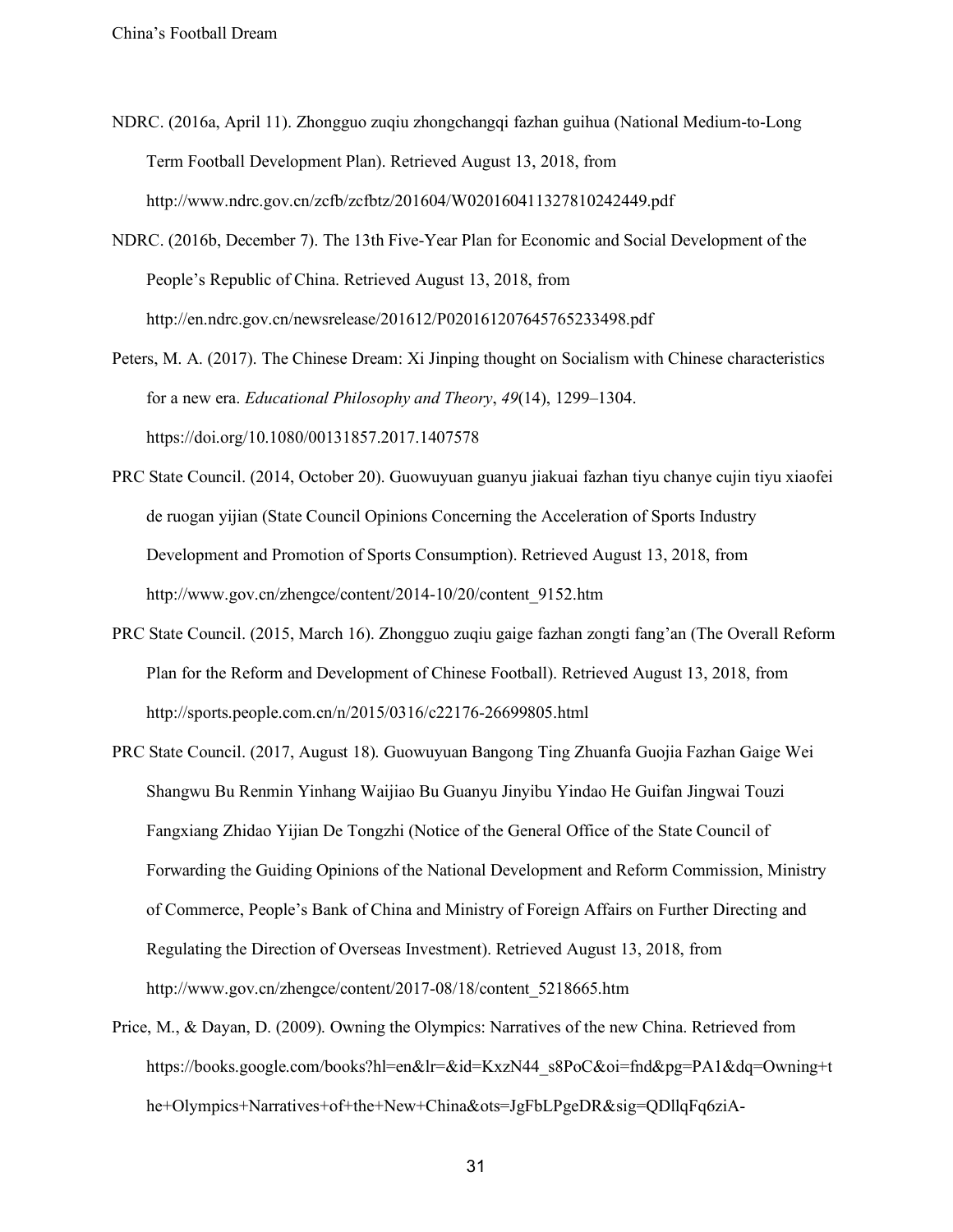0ray8KWk8FUmsiI

Riordan, J. (2007). Football: Nation, City and the Dream. Playing the Game for Russia, Money and Power. *Soccer & Society*, *8*(4), 545–560. https://doi.org/10.1080/14660970701440840

Schubert, J. D. (2008). Suffering/symbolic violence. *Pierre Bourdieu: Key Concepts*, 183–198.

- Shijiazhuang Daily. (2016, December 21). Shijiazhuang Chutai Zuqiu Fazhan Fang'an: Zuqiu Tese Xiao Jiang Da 200 Suo (Shijiazhuang Launches Football Development Program: Will Develop 200 Special Football Schools). Retrieved August 13, 2018, from ttp://www.hbpx.net/zixun/14118.html
- Stead, M. (2016, February 5). The Chinese Super League: What the actual f... Football365. Retrieved August 13, 2018, from http://www.football365.com/news/the-chinese-super-league-so-what-the-fk
- Susen, S. (2011). Bourdieu and Adorno on the Transformation of Culture in Modern Society: Towards a Critical Theory of Cultural Production. In S. Susen & B. S. Turner (Eds.), *The Legacy of Pierre Bourdieu: Critical Essays* (pp. 173–202). Anthem Press. Retrieved from https://market.android.com/details?id=book-qrTCRaVlSnIC
- Swartz, D. (2012). *Culture and Power: The Sociology of Pierre Bourdieu*. University of Chicago Press. Retrieved from https://market.android.com/details?id=book-pNcnAgAAQBAJ
- Swartz, D. L. (2013). *Symbolic Power, Politics, and Intellectuals: The Political Sociology of Pierre Bourdieu*. University of Chicago Press. Retrieved from https://market.android.com/details?id=book-9-zTpNEaNowC
- SZCG. (2017, September 1). Shenzhen Shi Zhongchangqi Fazhan Guihua (Shenzhen City Medium-to-Long Term Football Development Plan). Retrieved August 13, 2018, from http://www.sz.gov.cn/wtlyjnew/xxgk/ghjh/zxgh/201709/t20170901\_8359121.htm
- Tan, T.-C. (2015). The Transformation of China's National Fitness Policy: From a Major Sports Country to a World Sports Power. *The International Journal of the History of Sport*, *32*(8), 1071–1084. https://doi.org/10.1080/09523367.2015.1036240
- Tan, T.-C., & Bairner, A. (2010). Globalization and Chinese Sport Policy: The Case of Elite Football in the People's Republic of China. *The China Quarterly*, *203*, 581–600.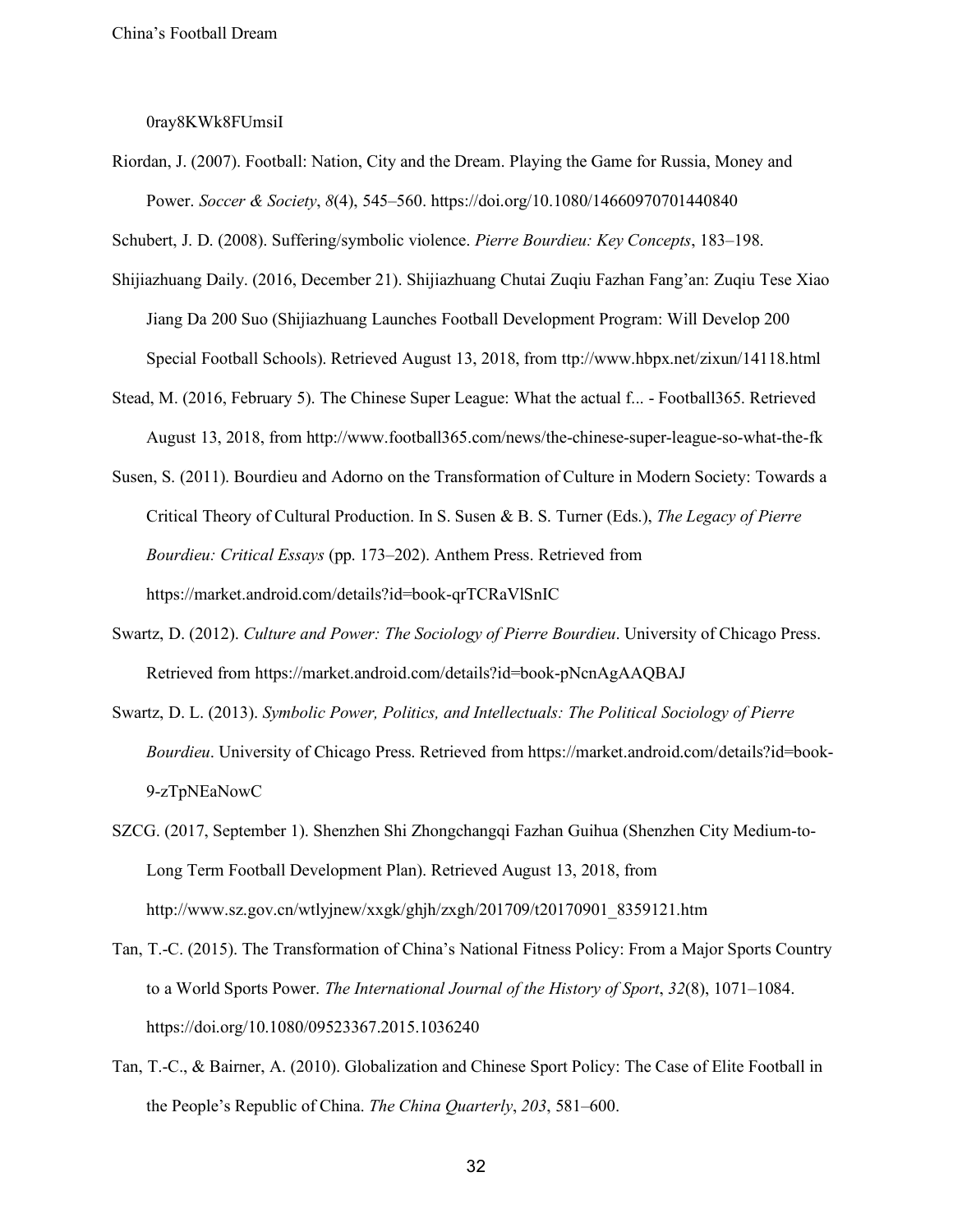https://doi.org/10.1017/S0305741010000603

- Tan, T.-C., Huang, H.-C., Bairner, A., & Chen, Y.-W. (2016). Xi Jin-Ping's World Cup Dreams: From a Major Sports Country to a World Sports Power. *The International Journal of the History of Sport*, *33*(12), 1449–1465. https://doi.org/10.1080/09523367.2016.1243103
- Thani, S., & Heenan, T. (2017). The ball may be round but football is becoming increasingly Arabic: oil money and the rise of the new football order. *Soccer & Society*, *18*(7), 1012–1026. https://doi.org/10.1080/14660970.2015.1133416
- The Associated Press. (2016, November 17). English Premier League sells Chinese TV rights for \$700 million in largest overseas deal. Retrieved August 13, 2018, from https://www.cnbc.com/2016/11/17/epl-news-english-premier-league-sells-chinese-tv-rights-for-700 million.html
- Vangeli, A. (2018). Global China and Symbolic Power: The Case of 16 + 1 Cooperation. *Journal of Contemporary China*, *27*(113), 674–687. https://doi.org/10.1080/10670564.2018.1458056
- Wanda Group. (2016, December 4). Chairman Wang Jianlin Makes a Speech on Developing Wanda's Sports Business at the China Sports Industry Forum. Retrieved August 13, 2018, from https://www.wanda-group.com/2016/latest\_1204/1456.html
- Wan, W. (2015, February 25). China's Xi Jinping loves football so much he's put it on the national. *The Independent*. Retrieved from http://www.independent.co.uk/news/world/asia/chinas-xi-jinpingloves-football-so-much-hes-put-it-on-the-national-curriculum-but-can-he-secure-the-10071110.html
- Weinberg, B. (2015). *Asia and the future of football: The role of the Asian football confederation*. Routledge. Retrieved from https://www.taylorfrancis.com/books/9781317576327
- Wilson, C. (2013, January 21). China's most successful club on the brink of death? An in-depth background - Wild East Football. Retrieved August 13, 2018, from https://wildeastfootball.net/2013/01/chinas-most-successful-club-on-the-brink-of-death-an-in-depthbackgrounder/
- Yu, L., Newman, J., Xue, H., & Pu, H. (2017). The transition game: Toward a cultural economy of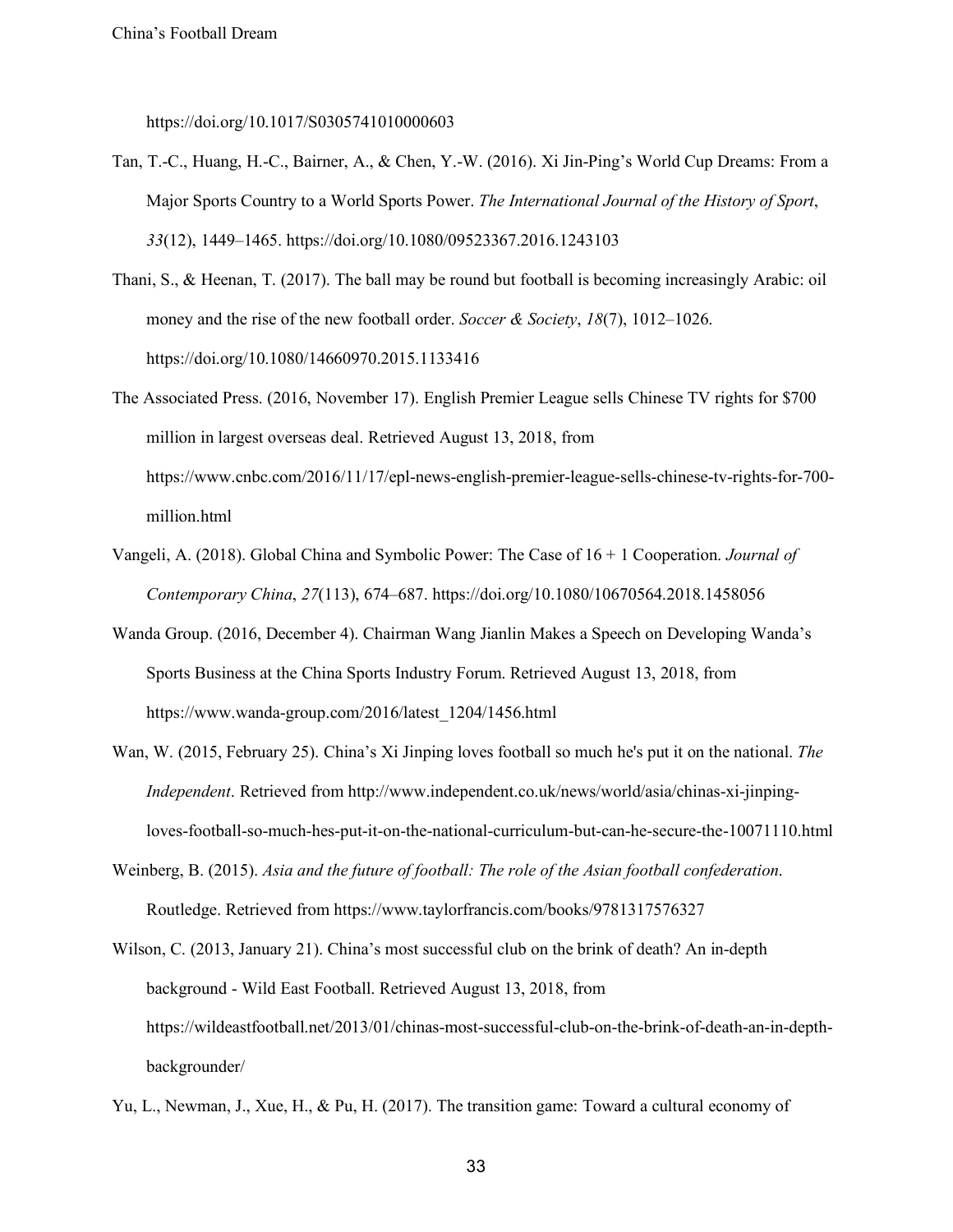football in post-socialist China. *International Review for the Sociology of Sport*, DOI 1012690217740114: 1-27.

Zhang, Y. (2018). Domicide, social suffering and symbolic violence in contemporary Shanghai, China. *Urban Geography*, *39*(2), 190–213. https://doi.org/10.1080/02723638.2017.1298978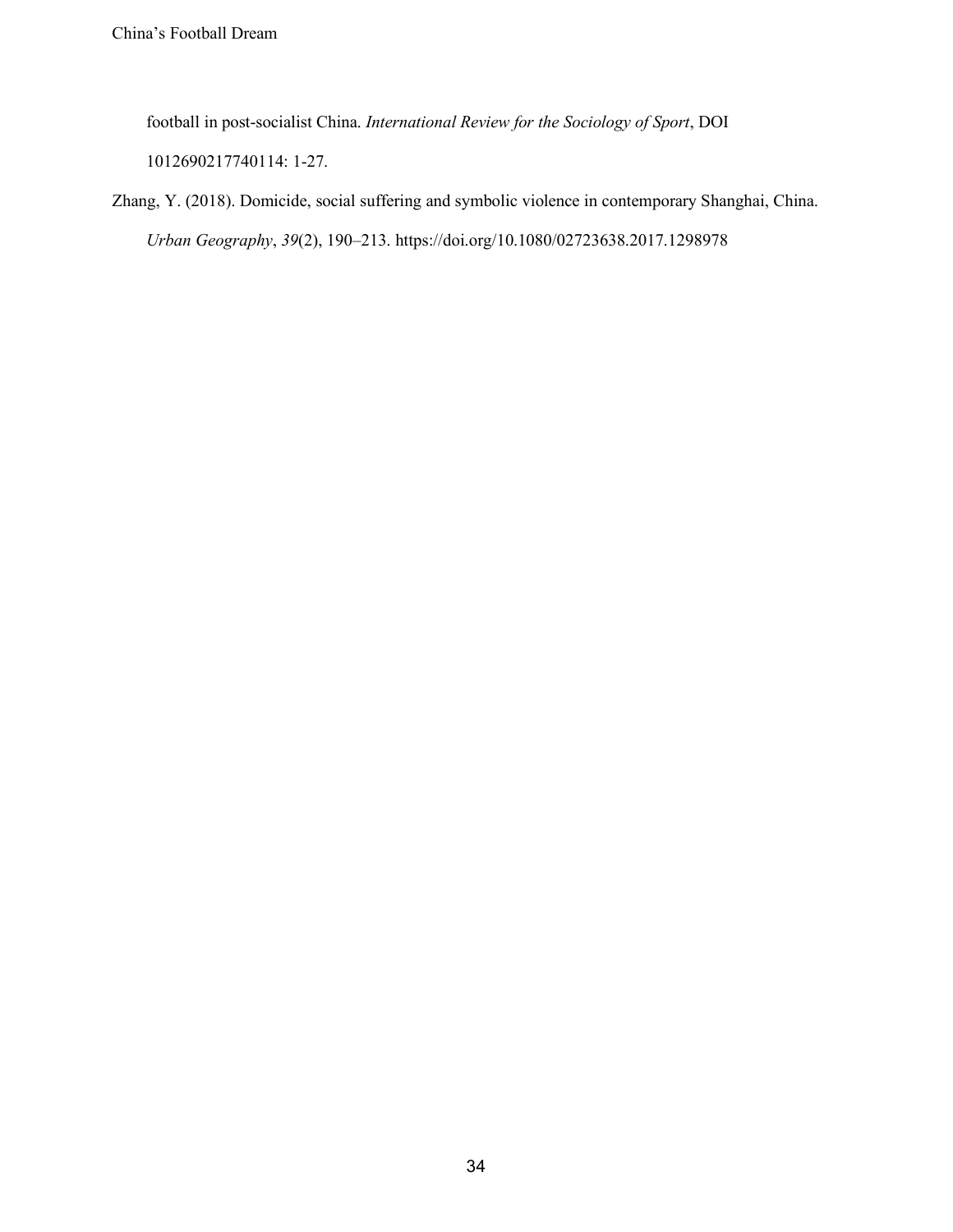# **Table 1: Objectives and timeframe**

|                | National Plan Objectives                                                         | Timeframe |
|----------------|----------------------------------------------------------------------------------|-----------|
| $\overline{1}$ | 13th Five Year Plan Football System Reform Action Project                        | 2020      |
| $\overline{2}$ | Establishment of a standardized and effective football legal system              | Sustained |
| 3              | 13 <sup>th</sup> Five Year Plan Campus Football Popularization Action Plan       | 2020      |
| 4              | Expansion of coaching and referees and establishment of mechanism for            | Sustained |
|                | healthy development of professional athletes                                     |           |
| 5              | 13 <sup>th</sup> Five Year Plan specialization personnel training plan           | 2020      |
| 6              | Cultivation of comprehensive football industry talent                            | Sustained |
| 7              | 13 <sup>th</sup> Five Year Plan Football Stadium Facilities Construction Project | 2020      |
| 8              | 13 <sup>th</sup> Five Year Plan Professional League Promotion Plan               | 2020      |
| 9              | 13th Five Year Plan Social Football Training Activities                          | 2020      |
| 10             | Development of stadium operations, training, football intermediaries and         | Sustained |
|                | other service markets.                                                           |           |
| 11             | Acceleration of football financial insurance services industry development       | Sustained |
| 12             | Investigation, development and promotion of China Football League                | Sustained |
|                | sports lottery                                                                   |           |
| 13             | 13 <sup>th</sup> Five Year Plan Cultivation of Outstanding Football Enterprises  | 2020      |
| 14             | Promotion of the integration of football industry and related industries         | Sustained |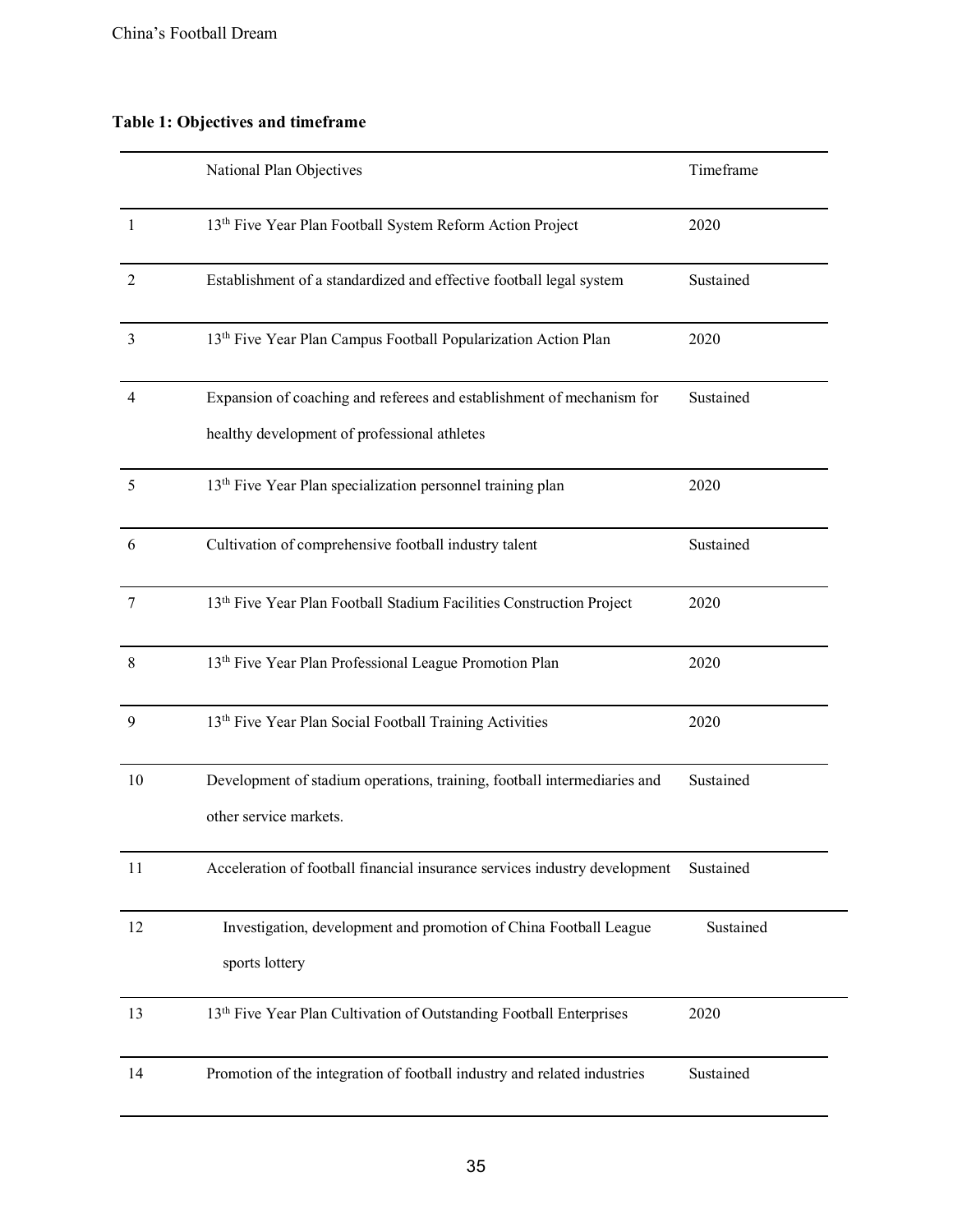| 15 | $13th$ Five Year Plan "Football + Internet" Innovation           | 2020      |
|----|------------------------------------------------------------------|-----------|
|    |                                                                  |           |
| 16 | Fostering of football culture across China                       | Sustained |
|    |                                                                  |           |
| 17 | Promotion of football "opening-up" (Domestic and International)  | Sustained |
|    |                                                                  |           |
| 18 | Improvement to Public finance input mechanisms                   | Sustained |
|    |                                                                  |           |
| 19 | Expansion of football industry investment and financing channels | Sustained |
|    |                                                                  |           |
| 20 | Diversification of football insurance products including campus, | Sustained |
|    | disability, personal accident and venue property insurance.      |           |
|    |                                                                  |           |
| 21 | Land use and Planning – Allocation of protection and requirement | Sustained |
|    | measures for football facilities.                                |           |
|    |                                                                  |           |

Source: China National Football Development Plan 2016-2050 (NDRC, 2016a)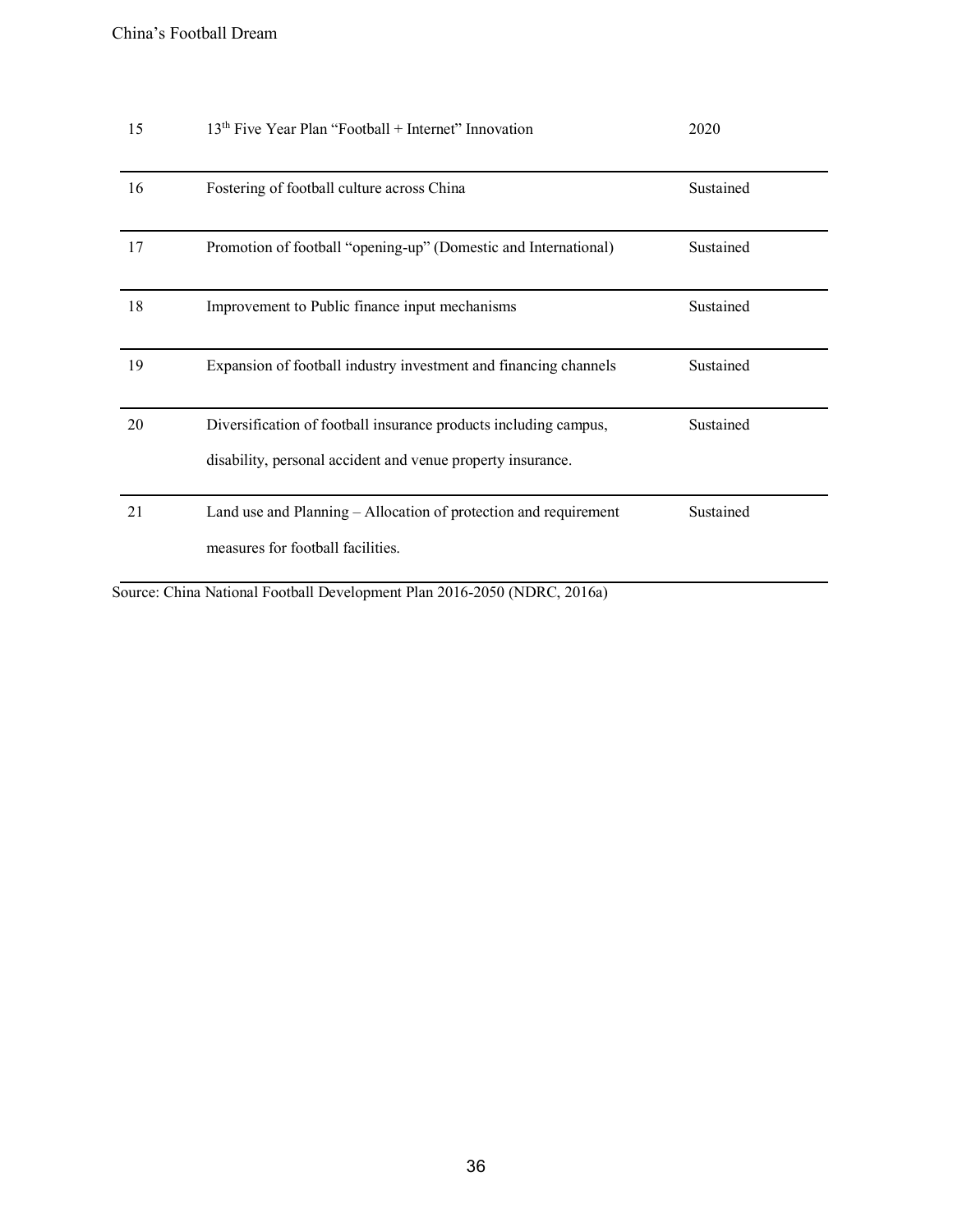# **Table 2: Institutional responsibilities**

| <b>Chinese State Institution</b>                       | <b>PRC</b> Ministry             | Objectives                           |
|--------------------------------------------------------|---------------------------------|--------------------------------------|
| China Insurance Regulatory Commission 保<br>监会          | <b>State Council Commission</b> | 11, 20                               |
| China National Tourism Administration 国家<br>旅游局        | Government Agency               | 14                                   |
| China Securities Regulation Commission 证<br>监会         | <b>State Council Commission</b> | 19                                   |
| Chinese Communist Party Propaganda<br>Department 中央宣传部 | <b>CCP</b>                      | 16                                   |
| Local and Provincial Government 各级地方<br>政府             | Provincial/Municipal Govt       | 18, 21                               |
| Ministry of Civil Affairs 民政部                          | Ministry                        | 1, 9,                                |
| Ministry of Commerce 商务部                               | Ministry                        | 14,                                  |
| Ministry of Culture 文化部                                | Ministry                        | 14, 15, 16,                          |
| Ministry of Education 教育部                              | Ministry                        | 3, 4, 5, 6, 7, 10, 16,<br>17, 18, 20 |
| Ministry of Finance 财政部                                | Ministry                        | 11, 12, 18, 20                       |
| Ministry of Foreign Affairs 外交部                        | Ministry                        | 17                                   |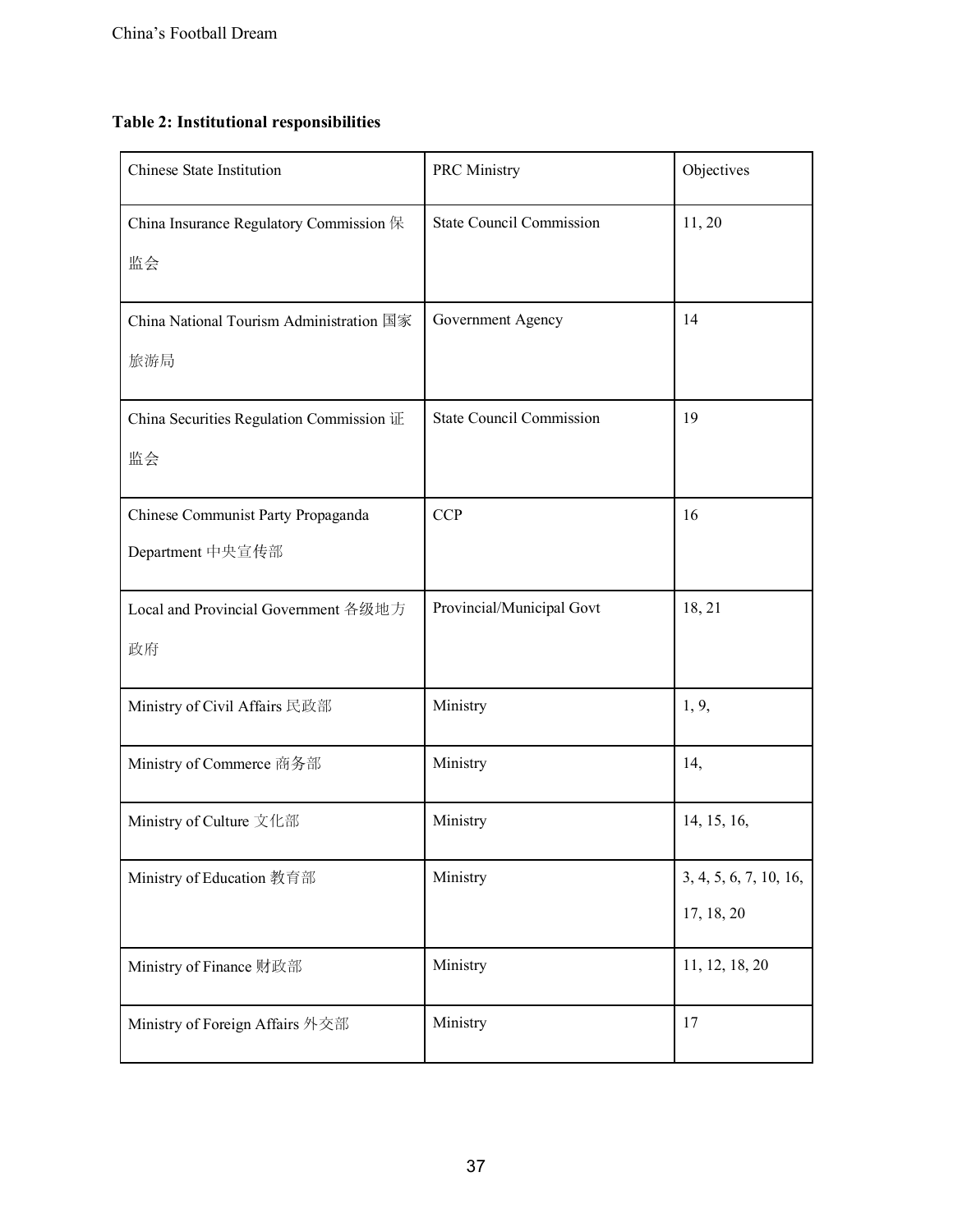| Ministry of Housing and Urban-Rural            | Ministry                        | 14, 21     |
|------------------------------------------------|---------------------------------|------------|
| Development 住房城乡建设部                            |                                 |            |
| Ministry of Human Resources and Social         | Ministry                        | 6,         |
| Security                                       |                                 |            |
| Ministry of Industry and Information           | Ministry                        | 13, 15     |
| Technology 工业和信息化部                             |                                 |            |
| Ministry of Land and Resources 国土资源部           | Ministry                        | 21         |
| Ministry of Public Security 公安部                | Ministry                        | 2, 17,     |
| National Health and Family Planning            | <b>State Council Commission</b> | 14, 17,    |
| Commission 卫生计生委                               |                                 |            |
| National Reform and Development                | <b>State Council Commission</b> | 7, 14, 16  |
| Commission 国家发展改革委                             |                                 |            |
| Inter-Ministerial Joint Conference on Football | <b>State Council Office</b>     | <b>ALL</b> |
| Reform & Development 足改部际联席会议                  |                                 |            |
| 办公室                                            |                                 |            |
| People's Bank of China 人民银行                    | Central Bank                    | 19,        |
| State Administration for Industry and          | Government Agency               | 8, 10,     |
| Commerce 国家工商行政管理总局                            |                                 |            |
| State Administration of Press, Publication,    | Government Agency               | 8, 9, 15,  |
| Radio, Film and Television 国家新闻出版广             |                                 |            |
| 播电视电影总局                                        |                                 |            |
|                                                |                                 |            |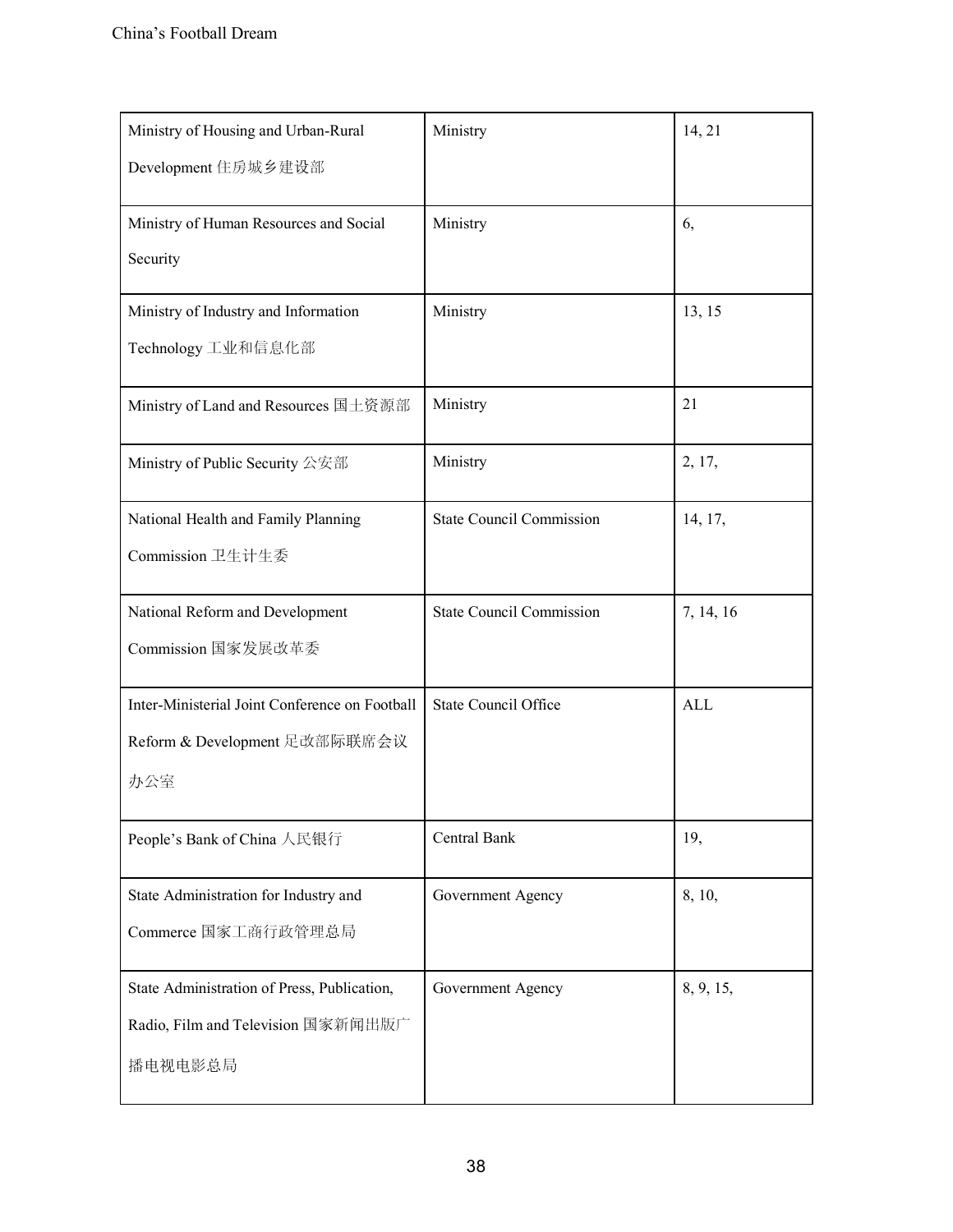| State Administration of Taxation 国家税务总    | Government Agency | 8, 10, 11, 20   |
|-------------------------------------------|-------------------|-----------------|
| 局                                         |                   |                 |
| State General Administration of Sport 国家体 | Government Agency | ALL (except 11, |
| 育总局                                       |                   | 19 and 20)      |
| Supreme People's Court 最高人民法院             | Judiciary         | 2               |
| Supreme People's Procuratorate 最高人民检      | Judiciary         | 2               |
| 察院                                        |                   |                 |

Source: National Football Development Plan 2016-2050 (NDRC, 2016a)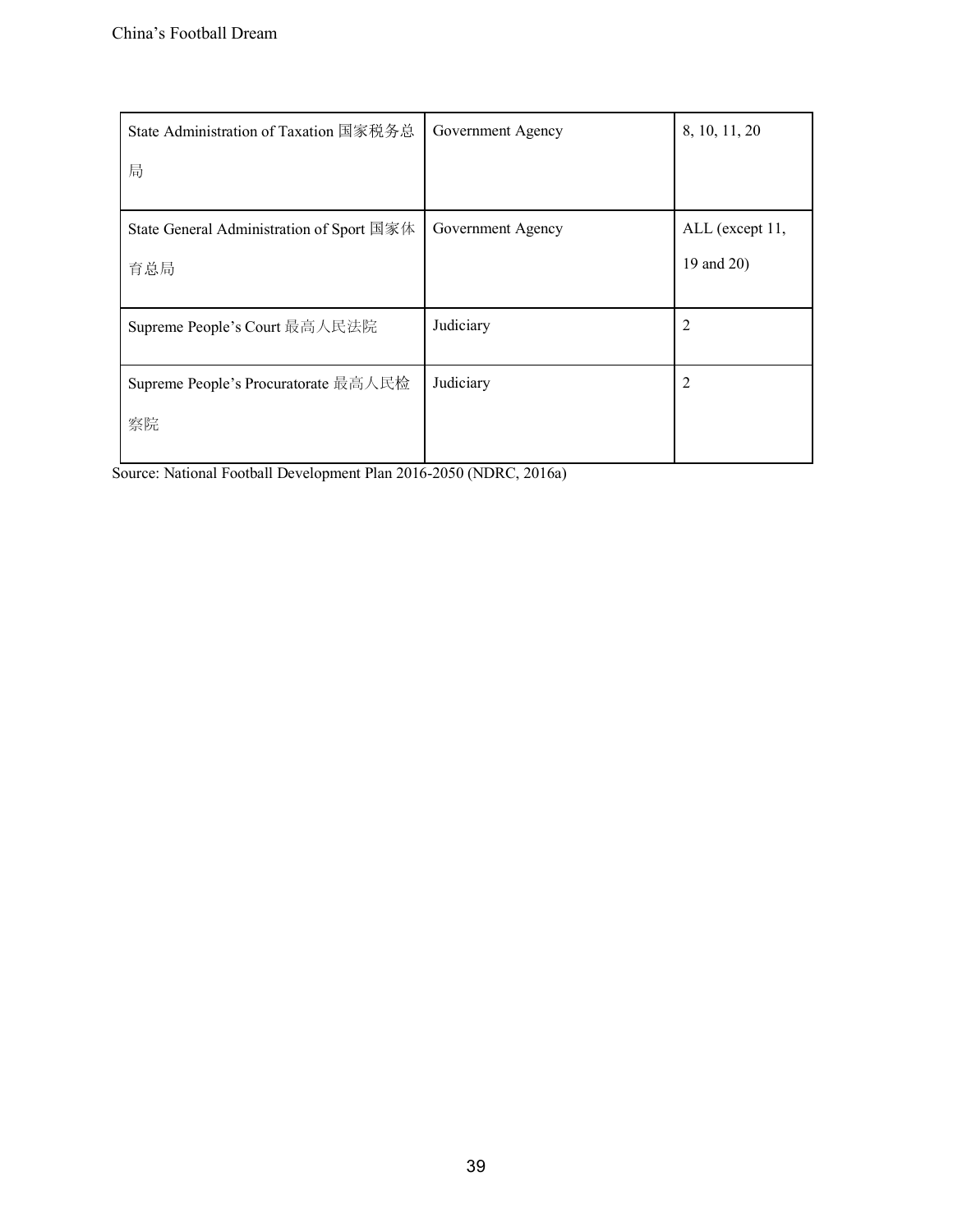| <b>National Level</b>                                   |          |             |
|---------------------------------------------------------|----------|-------------|
| Policy Document                                         | Campuses | Children    |
| National Football Plan                                  | 20,000   | 30 million  |
| 中国足球中长期发展规划 (NDRC, 2016a)                               |          |             |
| Provincial & Municipal Level                            |          |             |
| Guangdong Province Football Plan (GDDRC, 2017)          | 1380     | 3 million   |
| 广东省足球中长期发展规划                                            |          |             |
| Hebei Province Football Plan (HBDRC, 2017)              | 1000     | 1.5 million |
| 河北省足球中长期发展规划                                            |          |             |
| Gansu Province Football Plan (GSDRC, 2017)              | 357      | 600,000     |
| 甘肃省足球中长期发展规划                                            |          |             |
| Beijing Overall Football Reform & Development Program   | 230      | 200,000     |
| (BMG, 2017)                                             |          |             |
| 北京市足球改革发展总体方案                                           |          |             |
| Chongqing Overall Football Reform & Development Program | 500      | N/A         |
| (CQMG, 2016)                                            |          |             |
| 重庆市足球改革发展总体方案                                           |          |             |
| <b>Sub-Provincial City Level</b>                        |          |             |
| Shenzhen City Football Plan (Guangdong) (SZCG, 2017)    | 300      | N/A         |
| 深圳市足球中长期发展规划                                            |          |             |
|                                                         |          |             |

# **Table 3: National Specialized Football Schools (**全国特色足球学校**)**